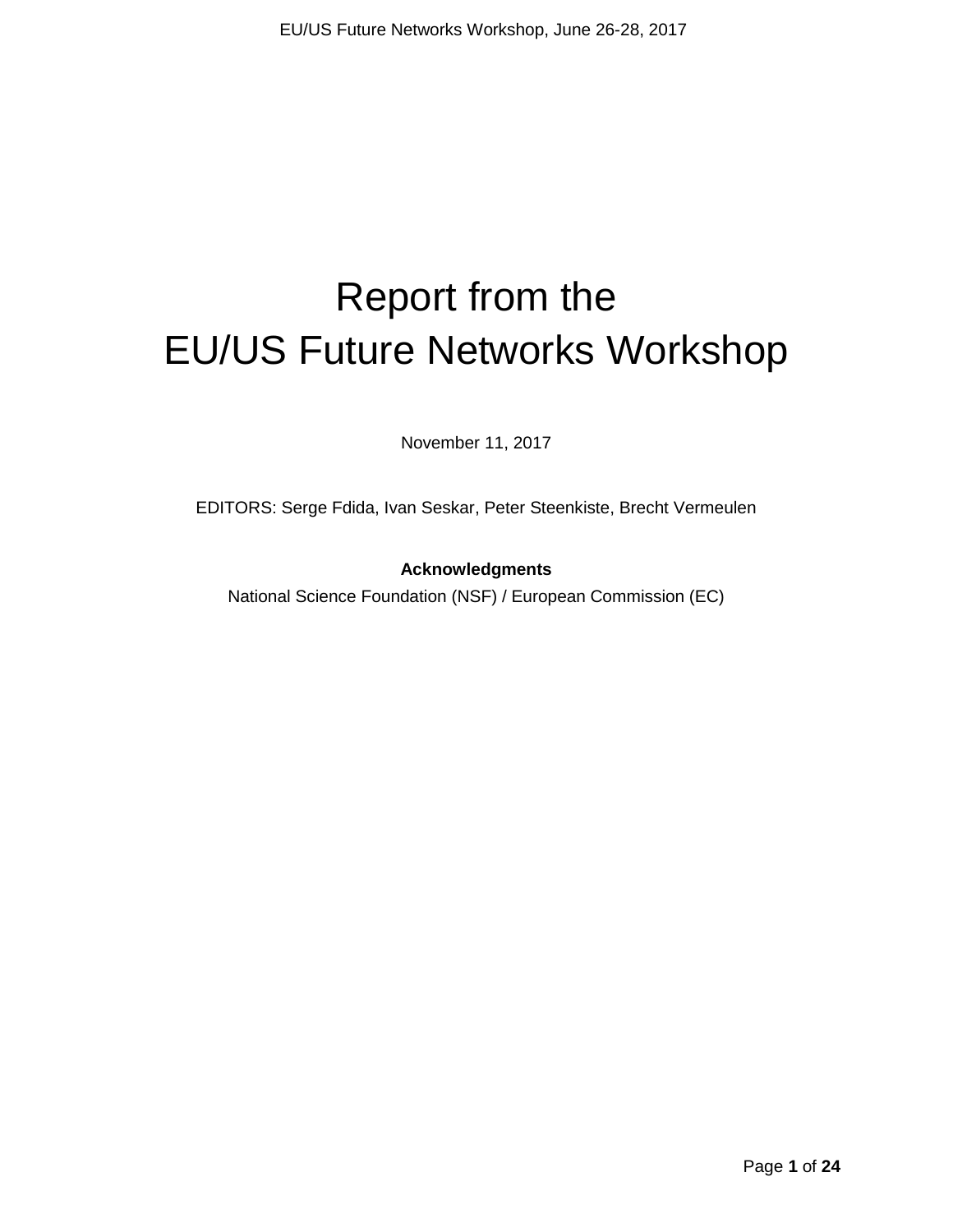# Table of Contents

| 1.1              |  |
|------------------|--|
| 1.2              |  |
| 2                |  |
| 2.1              |  |
| $2.2\phantom{0}$ |  |
| 3                |  |
| 3.1              |  |
| 3.2              |  |
| 3.2.1<br>3.2.2   |  |
| 3.3              |  |
| 4                |  |
| 5                |  |
| 5.1              |  |
| 5.2              |  |
| 5.3              |  |
|                  |  |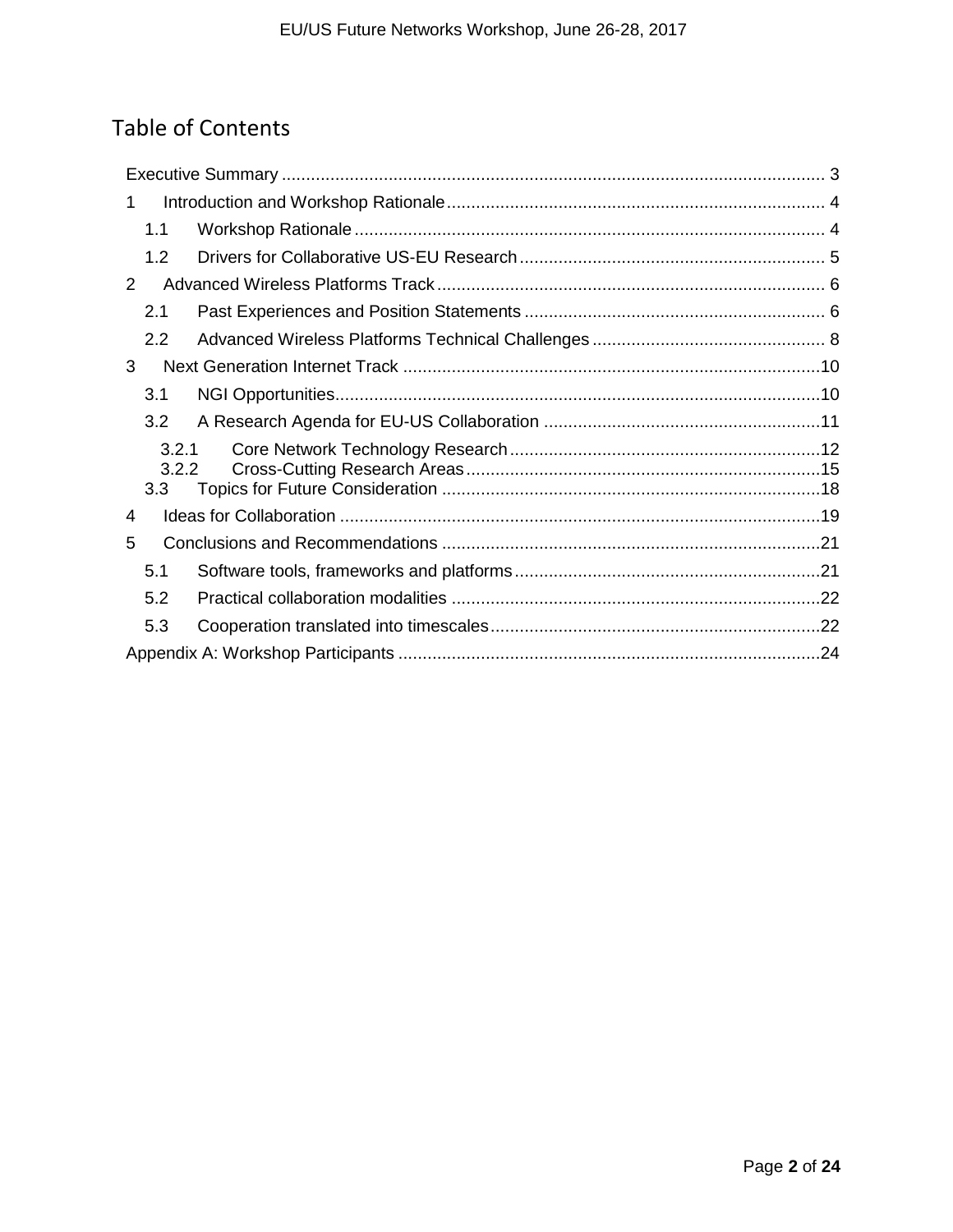# Executive Summary

The EU DG Connect and the US National Science foundation established a joint EU-US committee bring together researchers from both sides of the Atlantic. The committee was asked to discuss the joint development of research-focused networking testbeds and identify joint research opportunities. The committee was organized as two subcommittees, focusing on two broad areas: "Next Generation Internet (NGI)" and "Advanced Wireless Platforms". The committee met for a workshop at the DG CONNECT premises in Brussels on June 26-27, 2017. The workshop was collocated with the "Net Futures Conference 2017", which included an "EU-US session on next generation internet" on June 28.

The joint committee built on the well-established US-EU collaboration on network testbeds (GENI/FIRE). The workshop was organized as two parallel tracks, discussing Next Generation Internet and Advanced Wireless Platform testbed infrastructure and joint research opportunities. The NGI track focused on identifying (1) joint research opportunities that can benefit from international collaboration, and (2) enhancements and extension to existing FIRE and GENI testbeds to support that research. The Advanced Wireless Platforms groups focused on joint platform development dedicated to support research in wireless at large.

The two-day workshop resulted in a set of joint recommendations for future collaboration, organized as short, medium and longer term opportunities.

We recommend to develop the collaboration following three time-scales.

- In the short run, the focus of collaboration should be on the exchanges of students, platform design and operation engineers, and faculty members.
- In the medium time scale, the collaboration should include joint projects with lightweight management focusing on specific targets and objectives with the main goal of encouraging development of common advanced wireless platform environments as well as collaborative research projects on NGI.
- In the long run, collaboration should include joint development of control/management frameworks as well as joint development of large experimental wireless and NGI platforms (whether collocated or as a multiple deployments) and architectures.
- The Open Data (ODMP), reproducibility and interoperability features should be considered at a very early stage of any joint design.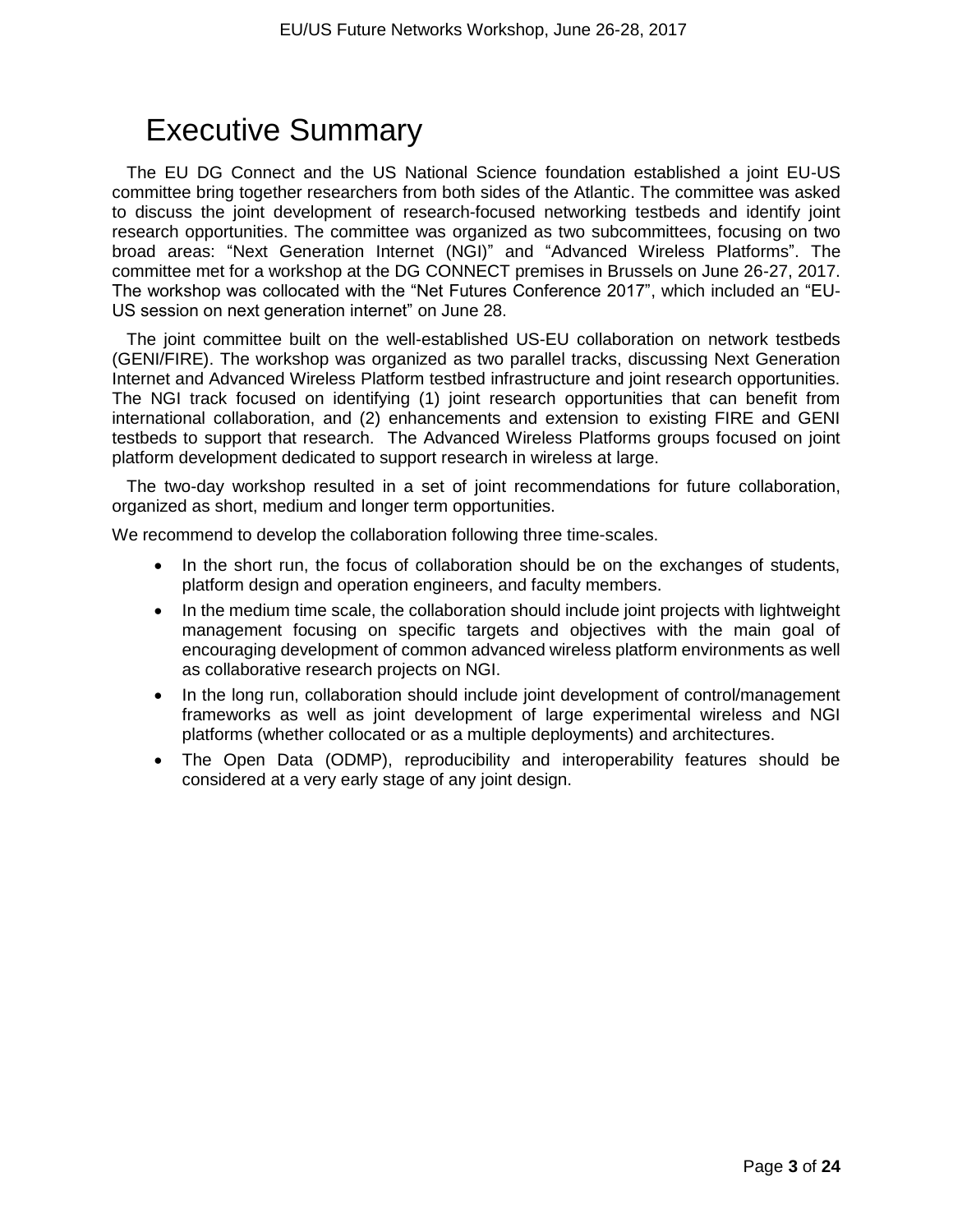# 1 Introduction and Workshop Rationale

### 1.1 Workshop Rationale

Digital infrastructures are critical to support the digital transformation of our societies. This infrastructure includes edge networks that support users and devices generating and consuming information, and the core Internet that provides high speed global connectivity. The edge infrastructure is becoming increasingly wireless in order to cope with the fast growth of wireless devices and their mobility requirements. Their design is facing challenging research problems as we seek higher bandwidth, in an environment that is increasingly mobile, diverse and constrained by spectrum. The focus of the core Internet infrastructure is very high bandwidth communication between edge networks, service providers and cloud infrastructures by increasing the capacity of routers and the optical fiber infrastructure. In addition, user quality of experience (QoE) expectations are growing, raising the question of how to best improve QoE in an infrastructure that has traditionally focused on best effort network service.

Platforms and testbeds play an important role in testing and evaluating research contributions both at the edge and in the core of digital infrastructure. Platforms for Future Advanced Wireless Networks provide a scientific instrument in order to assist the design of its components and test the system efficiency and robustness, under realistic conditions, in a controllable and reproducible manner. Such platforms must cover a broad set of research questions, ranging from specific low level wireless concerns to the study of the entire system, including the various verticals (application domains). In the core, wide-area network testbeds are needed both to evaluate new network architecture and protocols designed to address challenges in areas resource management in support of optimizing user QoE, managed network services, traffic engineering, security, etc. In addition, diverse cloud research platforms are needed in support of research in cloud data centers and edge computing (e.g., cloudlets). These infrastructures must be connected, supporting end-to-evaluation under realistic conditions

A joint US-EU partnership in this domain is of utmost importance given the significant effort required to build, instrument and operate these types of platforms. They should be designed in order to provide a remote and open service to the community, so mutualizing the resources as well as sharing best practices and solutions to be integrated is necessary. These shared infrastructures naturally enable joint research. Recent experience with EU-US cooperation in the field of experimentally driven research (like cooperation between GENI and FIRE) are a great example. The goal is to extend US-EU collaboration to more diverse shared experimental platforms and testbeds, including wireless technologies and experiments, and to joint research opportunities that benefit from cross-Atlantic collaboration.

DG Connect and the US National Science foundation established a joint EU-US committee in order to bring together researchers from both sides of the Atlantic. The committee was asked to discuss starting/building/operating/sustaining research-focused networking testbeds and identify joint research opportunities. The committee was organized as two subcommittees, focusing on two broad areas: "Next Generation Internet (NGI)" and "Advanced Wireless Platforms". Committee members are listed in Appendix A. The committee met for a workshop at the DG CONNECT premises in Brussels on June 26-27, 2017. The workshop consisted of parallel meetings by each subcommittee. In the last session, the Wireless and NGI tracks reported their initial findings. Each subcommittee also had a number of conference calls to prepare for the workshop.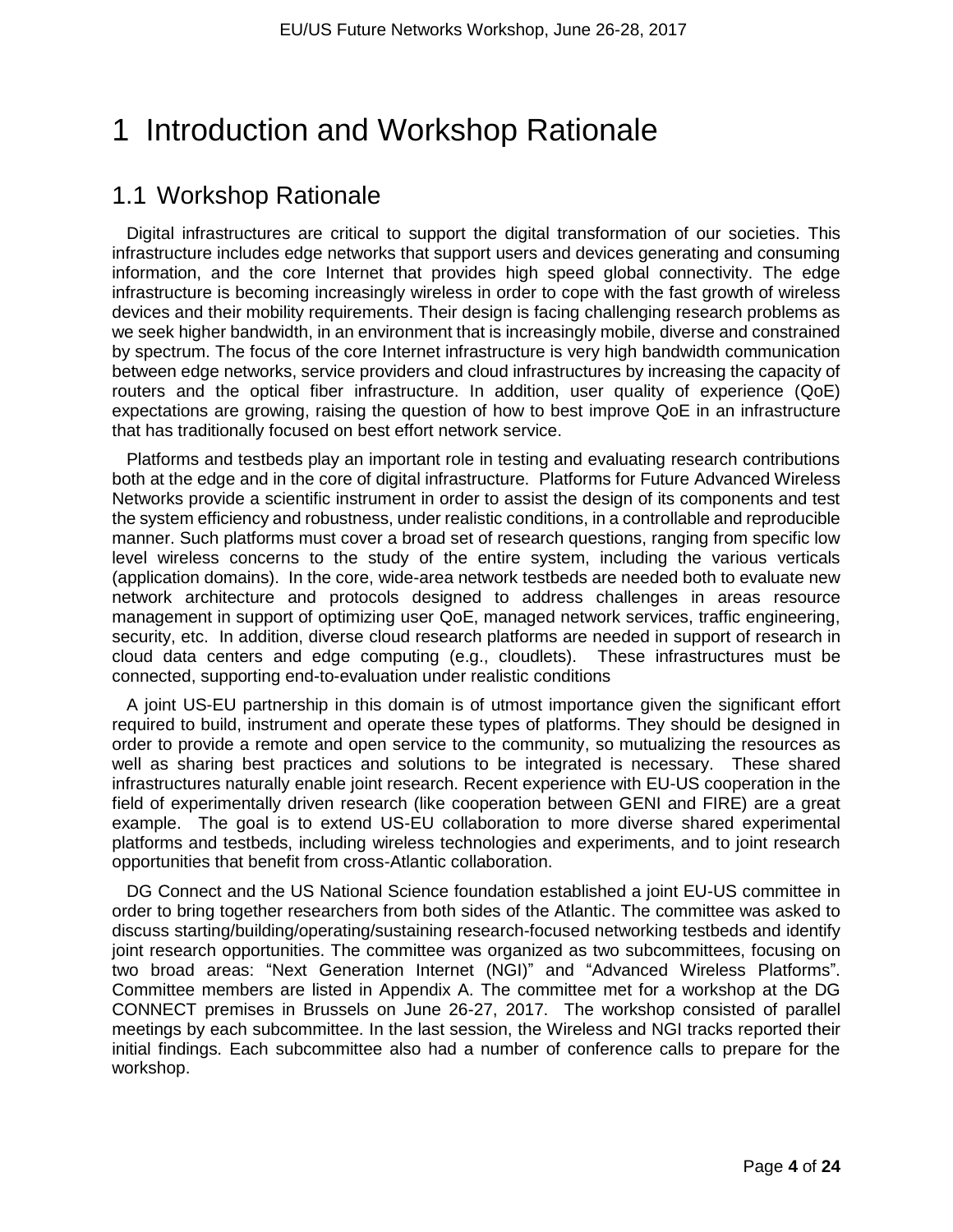The workshop was collocated with the "Net Futures Conference 2017", which included an "EU-US session on next generation internet" on June 28. The session opened with the series of invited presentations from academia and industry and concluded with a panel in which the workshop participants presented their recommendations and outcomes. The remainder of this report presents recommendations and summaries of the outcomes of the Wireless and NGI tracks.

### 1.2 Drivers for Collaborative US-EU Research

The committee identified several compelling drivers for joint EU-US research, i.e., cases for which joint research projects will be more effective than separate projects:

- Many research challenges are inherently Internet-wide: The Internet is a global infrastructure and many challenges cannot be partitioned into per-county or even percontinent challenges. Examples include internet-wide management of CDNs and clouds that must consider latency requirements and geo-diversity, and Internet control functions such as inter-domain routing, traffic engineering, and monitoring. Research in these areas can benefit both from shared research infrastructure and collaborative research.
- Dealing with fundamentally different requirements or constraints: Legal and regulatory requirements with respect to networking and cloud computing differ across countries. Examples include wiretapping laws and rules about user privacy both at the network and application level. Research in how both operators and users can be deal with this diversity naturally benefits from international collaboration.
- Opportunities to learn from different research approaches or contexts: Business models and network deployment models differ across countries, e.g., home networks and IXPs. This has led to different research approaches and opportunity to learn from each other. Along the same lines, the US and EU have focused on different types of future internet architectures (clean slate versus evolutionary), similarly creating opportunities for collaboration.
- Enablers for future research: There is an increasing interest in software-defined infrastructures, making interoperability an important challenge. Defining APIs and open source platforms that are shared between the US and the EU (and more broadly) is an important enabler for future collaborative research. Examples include APIs and platforms for sharing virtual network functions and common ontologies for resource specifications, data integration and big data analysis, and sensors and IoT services.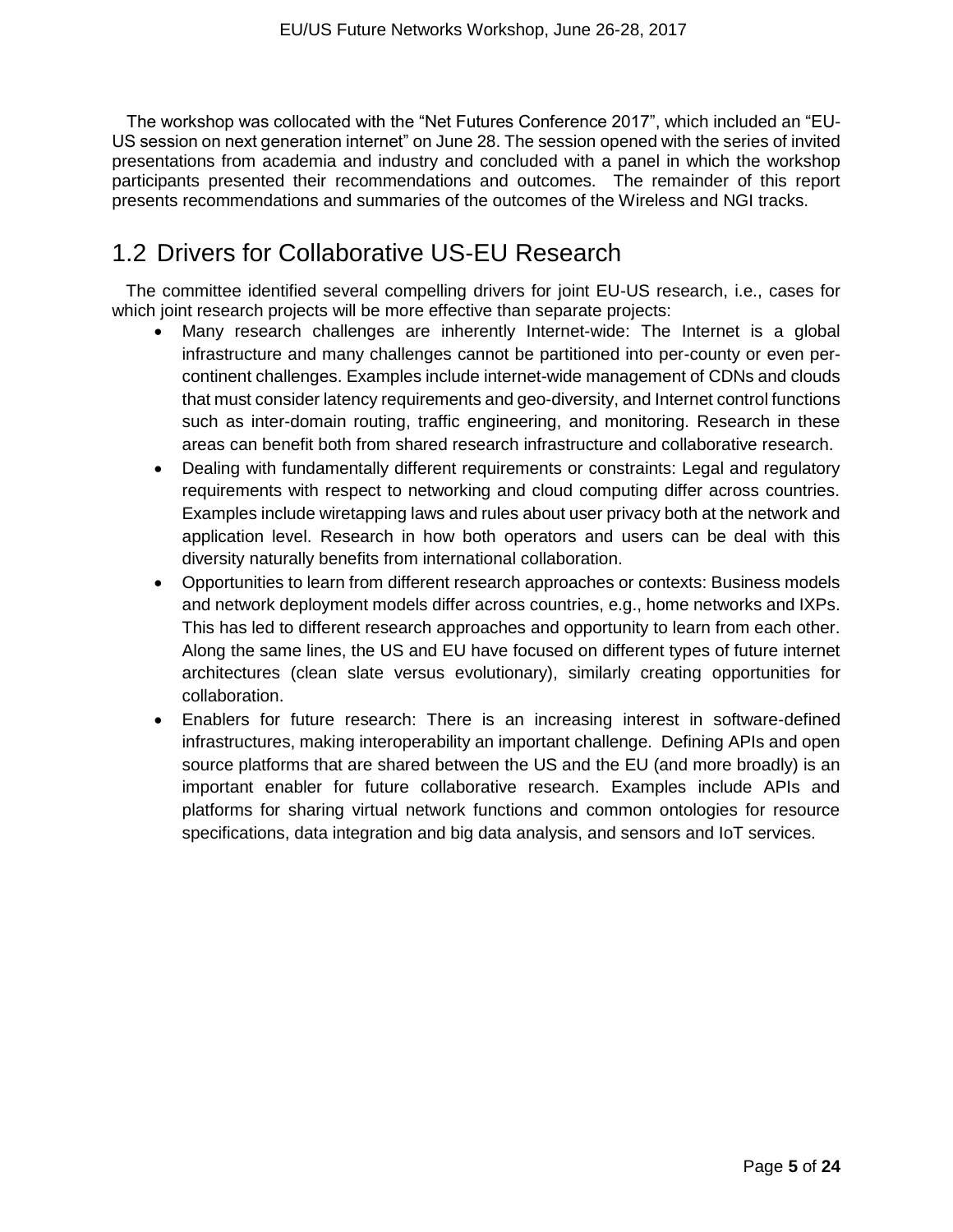# 2 Advanced Wireless Platforms Track

Wireless communications and related technologies have been identified as one of the most important research topics on both sides of the Atlantic, motivating a joint initiative on experimentdriven wireless research with the objective of removing barriers from collaborations. This action is timely as EU and US experimentally driven research communities have matured, structured projects exists in this domain and provide a good source of information. The projects and testbeds listed below demonstrates the vibrant activity this community as well as the diverse set of solutions deployed: In Europe - 5tonic, 5G Labs of Dresden, 5G Labs 5GIC at surrey uni, OneLab, FIT, Fraunhofer 4/5G Testbeds, Bristol is Open, OpenAir, 5G Satellite-Terrestrial Testbed, Fed4FIRE, FIWARE Lab Node, and imec iLab.t testbeds. In the US - Wiser-Lab, WiTEST-Lab, CalIT2, Wireless@VT, WINGSNet, Wireless for Underserved and Under-resourced Communities, PhantomNet and ORBIT.

Following the series of US-EU collaboration planning conference calls and white paper on "Joint partnership between Europe and US on Advanced Wireless Platforms" [\(http://www.winlab.rutgers.edu/events/euuswws/](http://www.winlab.rutgers.edu/events/euuswws/) ), a first workshop was held on June 26-28, 2017 in Brussels jointly with a parallel NGI effort. The wireless track had 22 attendees including 16 from academia and 6 representatives from non-profit government agencies (DG Connect and NSF).

The Advanced Wireless Platform track of the workshop was structured to address two goals. The first goal, addressed during the first session in the afternoon of day one, was to share experiences of current large-scale wireless platform developers and operators. In particular, the session focused on new wireless technology challenges for experimental research. The experiences with scope evolution, architectural stability, staffing and management, roles of university/city/government/industry in testbed evolution, user community interactions, sustainability, etc. were also discussed. The second goal, and the focus of the second session of the afternoon, was to introduce new challenges and needs to guide the development of future and innovative wireless experimentation platforms. The discussions continued, during the morning of the second day, primarily focusing on developing recommendations for the collaboration objectives related to wireless testbeds.

The remainder of this section presents the results from the wireless track of the workshop. The material from the workshop including this report, is available at the workshop website at:

<http://www.winlab.rutgers.edu/events/euuswws/> .

### 2.1 Past Experiences and Position Statements

The first day afternoon agenda was split into two sessions:

- a. Advanced wireless platforms technical challenges and their suitability for collaborative research
- b. Ideas on new models for cross-Atlantic collaboration.

Participants were also asked to briefly point out relevant past experiences and lessons learned from managing/using testbeds as well as from past collaborations involving multiple institutions from both sides of the Atlantic. A number of existing wireless testbeds shown in Table 1 were represented at the workshop and their experiences were used to illustrate various points.

| Array of Things                 | An urban sensing project, a network of interactive, modular     |
|---------------------------------|-----------------------------------------------------------------|
| (http://arrayoLhings.github.io) | sensor boxes installed around Chicago to collect real-time data |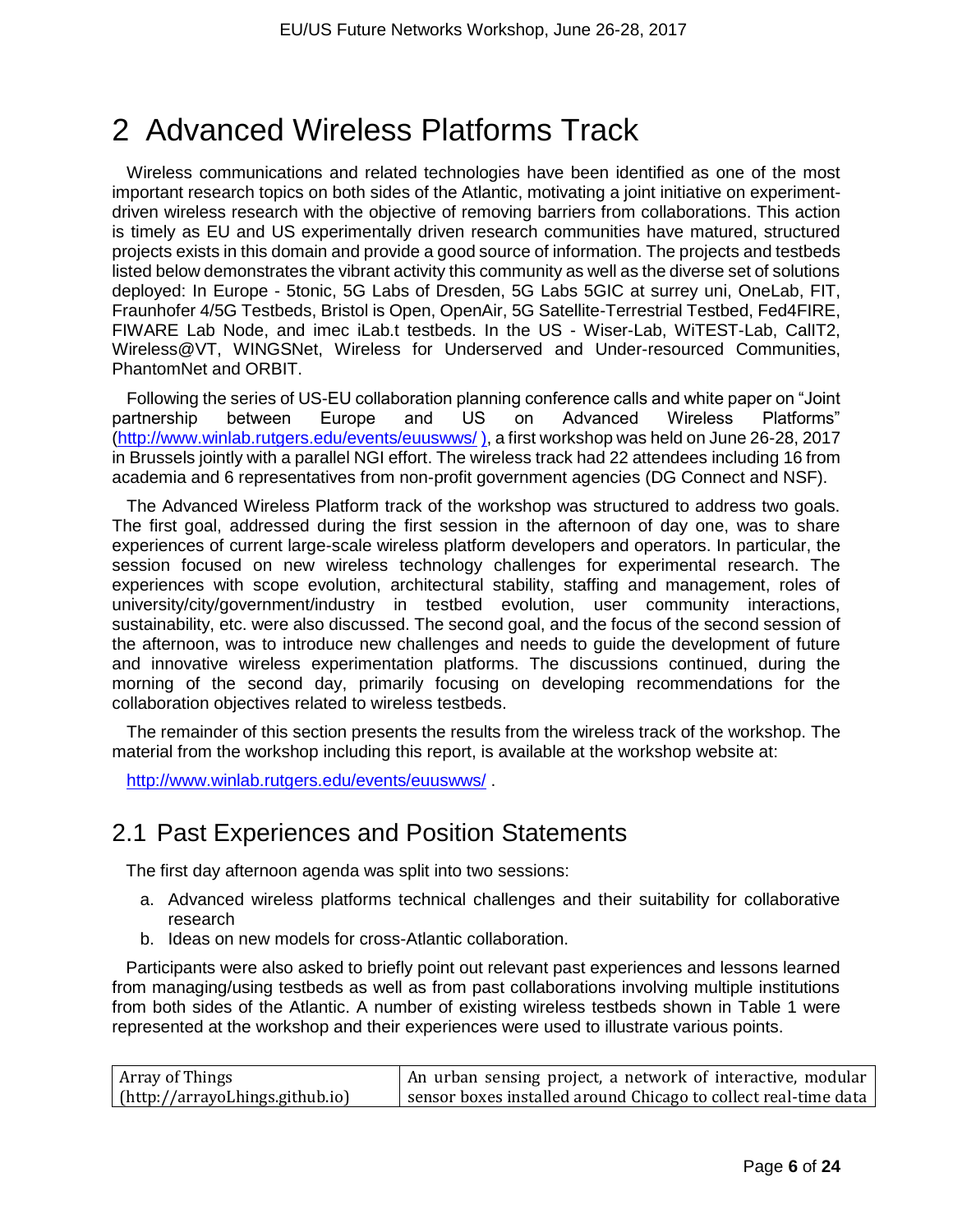|                                       | on the city's environment, infrastructure, and activity for                                                                   |  |  |
|---------------------------------------|-------------------------------------------------------------------------------------------------------------------------------|--|--|
|                                       | research and public use.                                                                                                      |  |  |
| "Technology for all"                  | Community deployed wireless network, created to provide free,                                                                 |  |  |
| (http://www.techforall.org/)          | secure wireless Internet to 19,000 residents in low-income                                                                    |  |  |
|                                       | neighborhood.                                                                                                                 |  |  |
| <b>WITEST</b>                         | The Wireless Implementation Testbed Lab (WITest) in the                                                                       |  |  |
| (https://witestlab.poly.edu/)         | Department of Electrical and Computer Engineering at NYU                                                                      |  |  |
|                                       | Polytechnic School of Engineering conducts research,                                                                          |  |  |
|                                       | education, and outreach focused on implementation of, and                                                                     |  |  |
|                                       | with,<br>wireless<br>networking<br>experimentation<br>protocols,                                                              |  |  |
|                                       | applications and services                                                                                                     |  |  |
| w-iLab.t                              | The w-iLab.t is a, generic, heterogeneous wireless testbed                                                                    |  |  |
| (http://doc.ilabt.imec.be/ilabt-      | deployed in multiple locations offering different wireless                                                                    |  |  |
| documentation/wilabfacility.html)     | technologies: sensors, Wi-Fi, Bluetooth, LTE, SDR, and long-                                                                  |  |  |
|                                       | range radios. imec also has a portable testbed that can be                                                                    |  |  |
|                                       | deployed anywhere with the same hardware and experiment                                                                       |  |  |
|                                       | control features as fixed test facilities.                                                                                    |  |  |
| PHANTOMNET                            | PhantomNet is a mobile networking testbed that provides                                                                       |  |  |
| (https://www.phantomnet.org/)         | researchers with a set of hardware and software resources that                                                                |  |  |
|                                       | they can use to develop, debug, and evaluate their mobility                                                                   |  |  |
|                                       | ideas                                                                                                                         |  |  |
| NITOS Testbed                         | testbed<br>focusing<br>Indoor/outdoor<br>wireless/wired<br>on                                                                 |  |  |
| (https://nitlab.inf.uth.gr/NITlab/nit | networking and their applications with main technologies                                                                      |  |  |
| os)                                   | including: WiFi, WiMAX, LTE, SDR, mm wave, openflow, cloud,                                                                   |  |  |
|                                       | sensors. Federated with most of the EU testbeds through                                                                       |  |  |
|                                       | OpenLab/Fed4FIRE/Fed4FIRE+                                                                                                    |  |  |
| 5TONIC                                | 5TONIC is an open co-creation laboratory focusing in 5G                                                                       |  |  |
| (https://www.5tonic.org/)             | technologies, founded by Telefónica and IMDEA Networks and                                                                    |  |  |
|                                       | based in Madrid                                                                                                               |  |  |
| <b>5G BERLIN TESTBED</b>              | The 5G Playground enables the 5G ready trial platform, which                                                                  |  |  |
| (http://www.5G-Berlin.org)            | offers agile MEC/FOG computing capabilities and is connected                                                                  |  |  |
|                                       | to multi-access networks within 5G Berlin                                                                                     |  |  |
| <b>WINGS</b>                          | The WiNGS indoor wireless testbed consists of about 60 nodes,                                                                 |  |  |
| (http://research.cs.wisc.edu/wings/   | deployed in the Department of Computer Sciences building.                                                                     |  |  |
| wiki/doku.php)                        |                                                                                                                               |  |  |
|                                       |                                                                                                                               |  |  |
| <b>Bristol Is Open</b>                | City-scale deployment of 144-fiber core network connecting 4                                                                  |  |  |
| (http://www.bristolisopen.com)        | active nodes, full optical switching, flexi optical with Wi-Fi                                                                |  |  |
|                                       | 802.11ac, LTE, mmWave, MM-MIMO, 60GHz backhaul and RF                                                                         |  |  |
|                                       | Mesh Network with 8 Fiber-connected lampposts with 1,500                                                                      |  |  |
|                                       | gateways and any-sensor hosting capability.                                                                                   |  |  |
| ORBIT<br>(http://www.orbit-lab.org)   | The ORBIT testbed is an indoor 400-node programmable radio<br>grid and an outdoor field trial system of short- and long-range |  |  |
|                                       | radios. Includes SDR platforms, LTE, MIMO and cloud RAN                                                                       |  |  |
|                                       | capabilities                                                                                                                  |  |  |
| FIT-Future Internet of Things         | large-scale wireless, sensing<br><b>FIT</b><br>offers<br>and<br>mobility                                                      |  |  |
| (https://fit-equipex.fr/)             | infrastructures. FIT platforms are located across France. FIT                                                                 |  |  |
|                                       | consists of almost 3000 nodes. You can even plug your own                                                                     |  |  |
|                                       | devices in our testbeds and run your tests there as well.                                                                     |  |  |
|                                       |                                                                                                                               |  |  |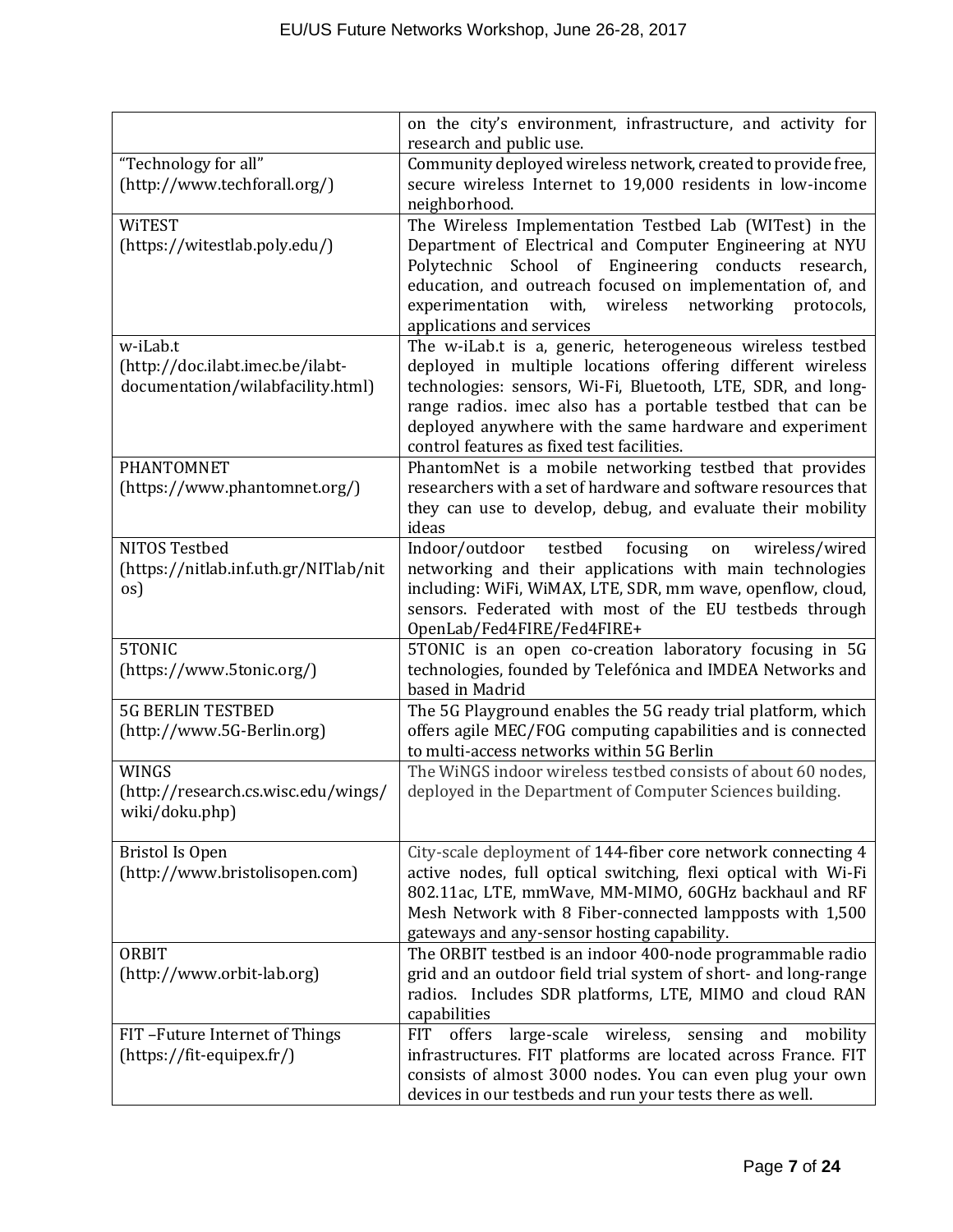| 5GIC - University of Surrey                             | A large scale and carrier grade open testbed for research and  |  |  |
|---------------------------------------------------------|----------------------------------------------------------------|--|--|
| (https://www.surrey.ac.uk/5gic)                         | innovation with 44 (indoor and outdoor), 4G and two 5G radio   |  |  |
|                                                         | access points with EPC, Soft EPC and Virtualised Flat          |  |  |
|                                                         | Distributed Cloud Architecture.                                |  |  |
| 5GTN                                                    | 5GTN is an open nearly carrier grade test network including 5G |  |  |
| (htp://www.5gtn.fi/)                                    | proof-of-concept (5G-PoC), 4G small cell and macro cell, WiFi, |  |  |
|                                                         | LoRa, NB-IoT connectivity. The environment contains            |  |  |
|                                                         | virtualized MEC functions with open APIs for service           |  |  |
|                                                         | development as well as IoT data platforms. The core network    |  |  |
| is realized using both NFV based Nokia EPC solution for |                                                                |  |  |
|                                                         | operational purposes as well as OpenEPC for more research      |  |  |
|                                                         | oriented purposes. The 5GTN resides in Oulu, Finland and is    |  |  |
|                                                         | operated by University of Oulu and VTT.                        |  |  |

### 2.2 Advanced Wireless Platforms Technical Challenges

The objectives of the first session were to discuss research issues related to wireless technologies as well as addressing some of the broad fundamental networking challenges: scale, complexity, security i.e., common network challenges also present in mobile and wireless networks.

Mobile mmWave and (distributed) massive MIMO were identified as major physical layer challenges in a number of presentations. It was repeatedly pointed out that real-time SDR implementations brought in by the evolution in signal processing based on standard CPUs are increasingly dominating the research as well as deployment landscape. The limitations of CPUonly implementations in achieving low latencies can be significantly alleviated through the use of hardware accelerators and on-chip high-speed interconnections wrapped by software APIs and use of HW/SW co-design techniques. Closely related to these physical layer issues are support for high-performance fronthaul, mid-haul and backhaul networks and related high-performance fixed networking services (NFV,SDN, etc.) as well as distributed computing and standard off-theshelf computing platforms (i.e. Intel servers and NVIDIA GPUs) and cloud-computing based services (FOG/MEC/OpenStack, …) and their integration in the cloud radio access networks (cloud RAN).

The softwarization of the wireless technologies ecosystem brought into perspective the issue of difference in design methodologies as well as democratization of the whole development process (i.e. shift from standards driven to open-source approach). This in turn exposes the open source licensing conundrum in which relatively large number of diverse participants (especially major vendors and operators) need to agree on a common licensing model. Experimental validation is required along the full development life cycle including both early limited testing in lab and testing at scale in the field including the need for testbed portability (to better facilitate testing in real-life environments).

Moving further up the protocol stack, a number of participants pointed out the emerging importance of edge microservices/services and overall service integration research especially in the context of services for vertical sectors (i.e, joint optimization of networking and VM placement). The fact that applications quite often drive research and demand, was also repeatedly pointed out and, somewhat related to that, an issue of how to get (a large number of) experimenters and platform users engaged (and how to retain them for the duration of the deployment).

Testbed platforms must be open and hackable supporting rapid innovation and should be shared as much as possible in multiple-deployments. Rapidly evolving these platforms to keep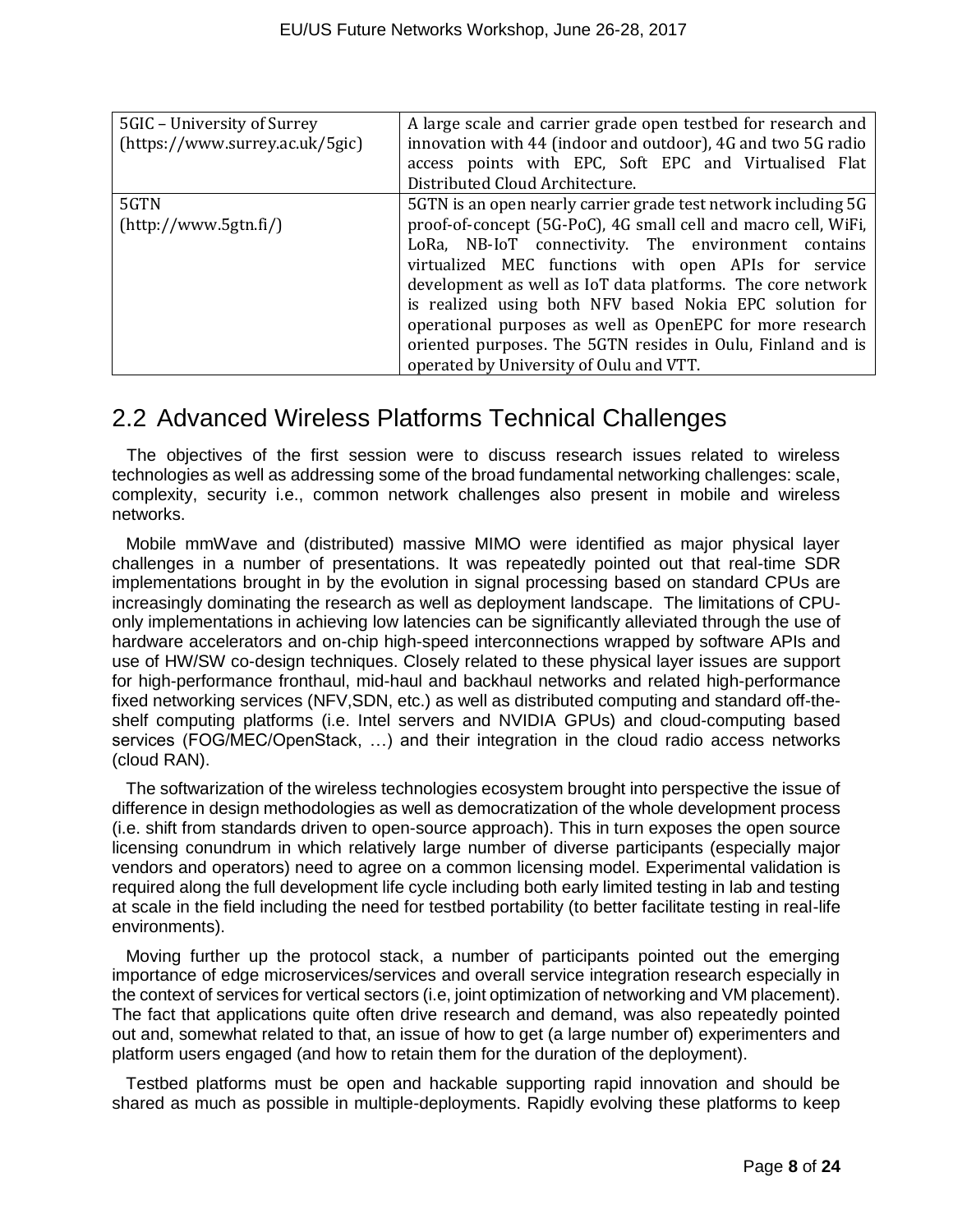up with fundamental technology evolution was also recognized as one of the issues that needs to be addressed. Similarly, in order to support sustainability, platforms have to evolve from academic and research use to industrial experimentation that also implies open/unified interfaces and easeof-use for large-scale experiments in order to reduce support requirements.

In addition to these, a number of other wireless technical issues were discussed including:

- Low-power and battery-less communications with large number of devices (connecting with low/modest bit rates)
- Low latency communications and especially supporting experimentation with cloud RAN based solutions and applications like VR/AR
- High mobility communications including support for high speed V2V and V2I communications
- Visible light communication systems.

A number of operational issues were also pointed out in presentations including:

- Need for common management platform and operations framework
- Addressing the issue of inter-testbed connectivity and federation, or extending the federation concept from testbed-level to (wireless) node level, enabling the creation of heterogeneous testbed infrastructures through mixing platforms owned by different parties.
- Difficulties in staffing with experienced engineers for both design and maintenance/support (in academic environments).
- Need for city/municipality partnership
- Managing the expectation of high level of availability and reliability of the testbed (requiring dedicated support personnel and 24/7 operation)
- The importance of varying levels of user support (i.e. supporting novice, intermediate and advanced users)

And finally, the need for a common data collection standard (e.g. Open Data) and commitment by the whole community was identified as one of the essential requirements.

The collaboration should develop along the four commons:

- Common knowledge: focus should be on the integration of the community, exchange of students and researchers, share of experiences and best practices, organizing common events and other knowledge sharing activities.
- Common tools: in order to broaden the usefulness of individual efforts and to lower the barriers to entry for both experimenters and platform operators, identify common (existing) tools and/or support their development (if they do not exist); connect with other communities (e.g. compute grid, data analytics platforms, etc.)
- Common platforms: jointly develop platforms for experimentation with fully integrated ecosystems covering topics from basic research to start-up launching.
- Common usage/research: develop and carry out cross Atlantic end-to-end technology trials using commonly developed platforms; initiate work on beyond 5G and bridging the gap between SDR and SDN research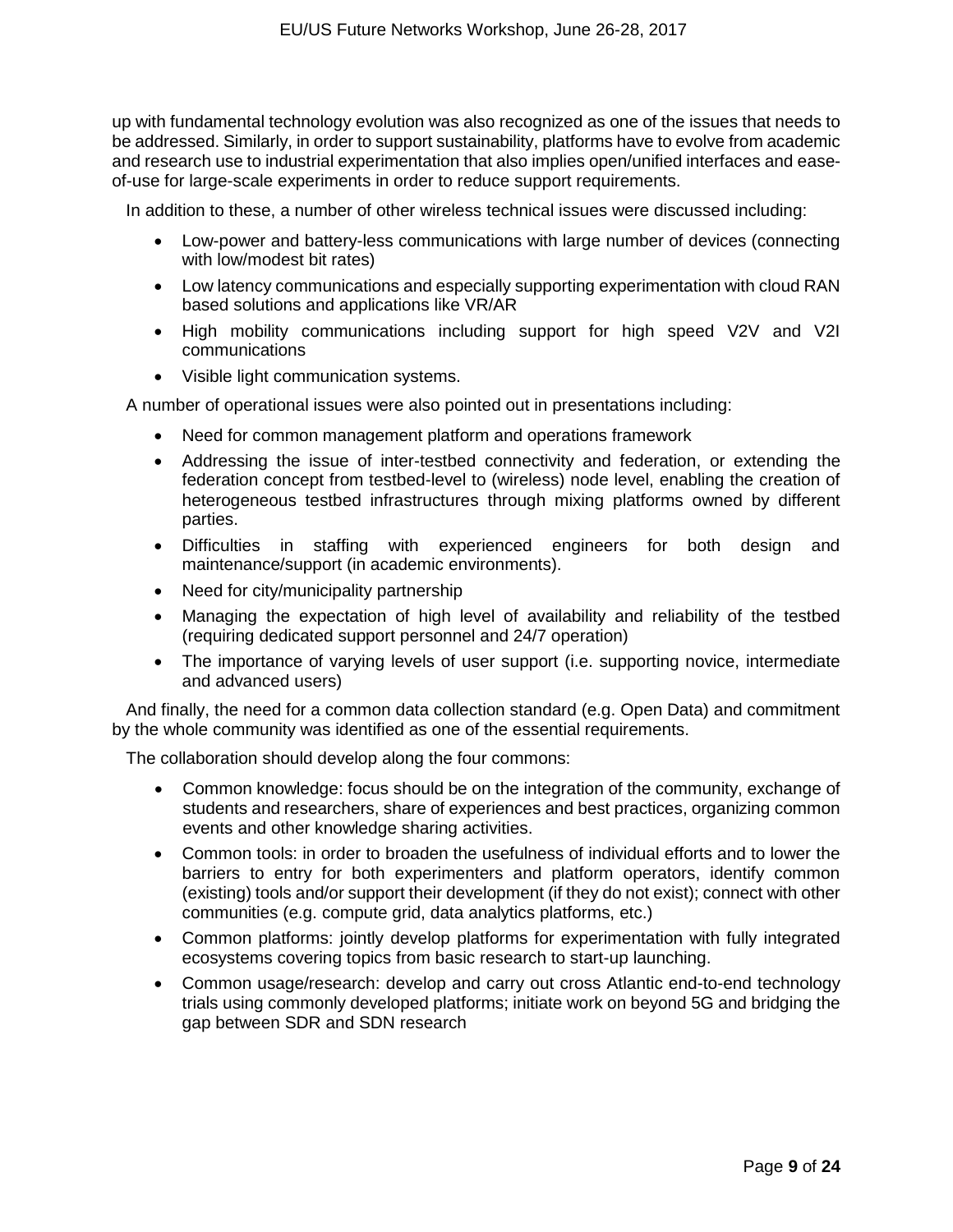# 3 Next Generation Internet Track

The US and the EU already have a history in sharing research platforms for core Internet research, specifically in the context of the collaboration between FIRE and GENI. As a result, the focus of the NGI track was to develop not only a plan for expanding and improving the sharing of experimental research infrastructure, but also an agenda for collaborative research, especially involving topics that can benefit from cross-Atlantic collaboration. The committee only considered NGI opportunities that are enabled by todays and future communication infrastructures, but we also discussed research enabled by compute and storage resources that are increasingly embedded in the infrastructure.

In preparation of the workshop, the NGI subcommittee had a number of conference calls that were used to identify broad areas of possible NGI US-EU collaboration. Between calls, participants used shared documents to expand on the ideas generated during the conference calls. The workshop sessions on Monday afternoon and Tuesday morning were used to discuss specific research topics in the research areas of interest. The rest of the time was used to generate a draft for the report and recommendations. The rest of this section summarizes the outcomes of the NGI track.

### 3.1 NGI Opportunities

The Internet has changed dramatically in the last 40 years, and this evolution is continuing at a rapid pace. To end-users, the most visible change is never-ending increases in throughput, but an equally important change is that the Internet has moved away from a "dumb network" to an infrastructure that has significant amount of computational and storage resources embedded in it. Examples include Content Delivery Networks that offer storage and servers for hosted services, and clouds of various sizes (included cloudlets and "fog") that provide processing and storage resources. These diverse resources can be used to provide new services that can be of benefit for service providers, end-users and networking researchers and developers. The committee discussed three classes of services and capabilities: path aware networking, managed networks, and support for evolutionary and clean-slate architectures.

**Path aware networking**: Path awareness at higher layers of the stack is an emerging trend in networking. Many endpoints are multiple connected to the Internet (e.g., smartphones via mobile as well as terrestrial networks), and new transport protocols (e.g. multipath TCP) take advantage of this to place different traffic on different paths according to measured or assumed path properties. Another opportunity is for end-points to select paths with specific properties (e.g., bandwidth, latency). While allowing individual clients to request paths with certain quality of service properties may not be practical, this is not out of reach for service providers. More explicit support for awareness of path properties throughout the stack, and the ability to forward traffic along distinct paths based on information other than the destination prefix, will allow for richer optimizations of network treatment per flow and traffic type.

**Managed networks:** Traditionally, a managed Network consisted of a set of VPNs between different private networks. However, the concept is much broader and extends to creating virtual entities (VMs, Dockers) in the cloud and connecting those with VPN and at the same time instantiate completely different new forward paradigms inside such virtual environment. This greatly benefits applications that need more expressivity towards the networks to provide their service, e.g., content delivery networks. Basically this type of managed network is pioneered as GENI and Fed4FIRE testbeds federated together. Inside the VMs the routing/switching can be totally different than in the normal Internet, one can run his own protocols. Such managed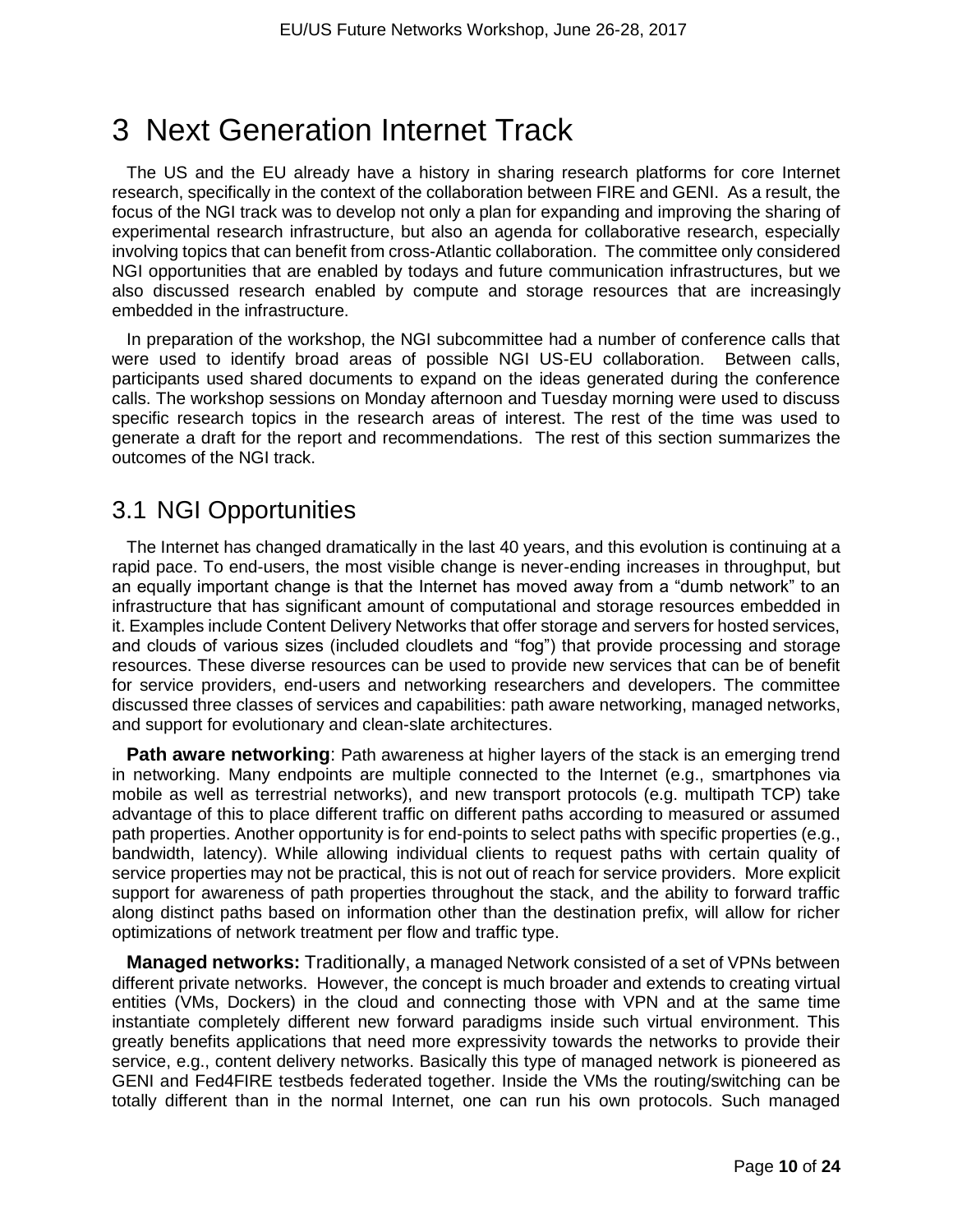networks, sometimes called overlays, are not only interesting for research but also for business applications, e.g., providing managed connectivity for distributed applications, or even for services and their users. This would make it necessary that applications can generate and operate overlay networks on the fly as needed. Networks with very specific properties can be generated and surprisingly the QoS can be better for some attributes than the underlying network delivers. Making flexible managed networks a reality requires not only resource allocation, but also mechanisms to customize the management of these resources at runtime.

**Evolutionary and clean-slate Internet architectures<sup>1</sup>** : The current Internet protocol suite has its roots in the early days of the Internet when the focus was on supporting basic connectivity for a small set of applications. The Internet has changed dramatically, and many research groups are exploring changes to, or even replacement of, IP to better support today's and tomorrow's applications. For example, the US has a number of large "clean slate" internet architecture protects (the eXpressive Internet Architecture, MobilityFirst and Named Data Networking). These architectures often move away from the current host-centric architecture, but since incremental deployment is often a secondary consideration, deployment of these new protocol suites is very difficult. EU research in this space focused on evolutionary research (e.g. 4WARD, POINT, ICN2020, IRATI, PRISTINE, ARCFIRE) and on single core ideas. Examples include work on nextgeneration Internet-deployable enhancements to the transport layer, e.g. Multipath TCP (Trilogy and Trilogy2 projects), extensions to TCP for low latency (RITE project), and generalized dynamic transport protocol selection (NEAT project). Experimentation with, and incremental deployment of, evolutionary and especially clean slate architectures is very challenging.



## 3.2 A Research Agenda for EU-US Collaboration

#### **Figure 1: EU-US NGI Research Agenda**

The subcommittee identified a research agenda as illustrated in Figure 1. It consists of four core network technology and three cross-cutting areas. The core areas include collaborative research in SDX and NFV, and research on "horizontal' resource management across the Internet and user-centric "vertical" interfaces for propagating user requirements throughout the stack. The

 $\overline{a}$ 

<sup>1</sup> https://cacm.acm.org/magazines/2010/9/98030-future-internet-architecture-clean-slate-versusevolutionary-research/fulltext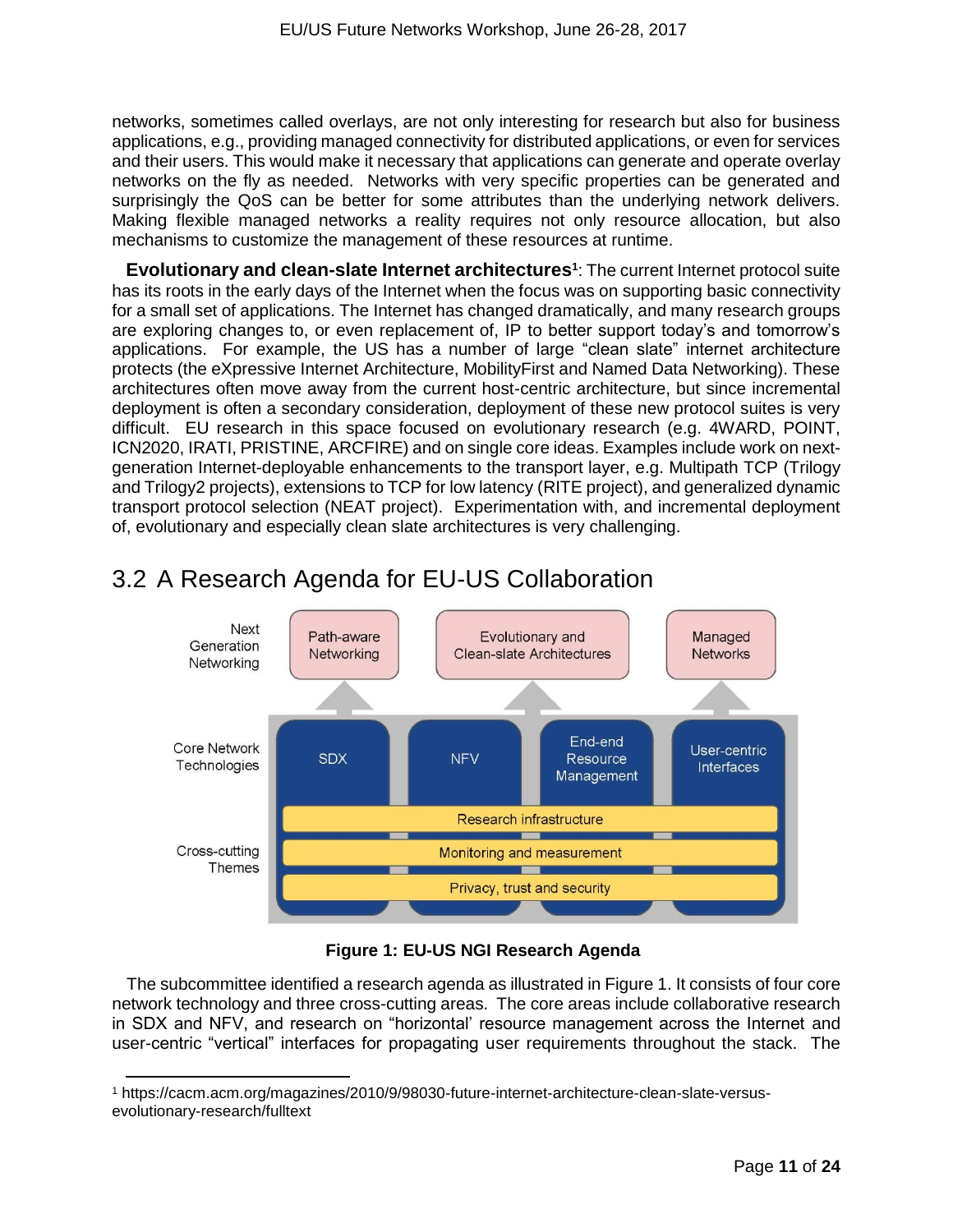three cross cutting areas are monitoring, shared research infrastructure, and privacy, trust and security. We elaborate on these areas in the next two sections.

#### 3.2.1 Core Network Technology Research

We describe the core research areas identified in Figure 1.

#### **1. Software Defined eXchanges (SDX)**

In today's networks, Internet Exchange Points (IXPs) have provided a broad and convenient forum for ISPs to enter into interesting pairwise arrangements. With the advent of software defined controls, IXPs are transforming into Software Defined eXchanges (SDXs) that facilitate programmatic control and enforcement over peering policies and can couple different forwarding technologies together. SDXs are likely to play multiple roles in future networks. $2^3$ 

- Internet control plane protocols and architectures. The Internet's dated inter-domain routing protocol, BGP, is brittle, inefficient, and insecure. SDXs provide an opportunity to augment or replace BGP with a different and/or more flexible enhancement that addresses these problems from the ground up. By leveraging many Internet-wide SDXs in concert, it could become possible to develop a framework for rolling out such deployments over time. Such changes to BGP are simply not possible today.
- One example opportunity is how the increased flexibility of per-domain SDN can be extended across domains. How are policy needs of operators and users expressed and enforced? What information should flow across the stakeholders and how should it be disseminated? How does this interact with the set of policies that can be expressed and enforced? Can the framework be rich enough to support policies that differ fundamentally across regions (e.g., policies pertaining to legal/regulatory issues in US/EU)? What programming languages can be used to express and reason about these policies.
- Hosting and brokering software defined infrastructure (SDI). Exchange points may host and/or administer resources on behalf of other entities in the Internet. A SDX can act as a inter science DMZ, providing policy-mediated access to resources. Example usage may include (a) remote placement of network functions within an SDX or in SDX-managed resources, (b) incorporation of third-party networking and computing resources, (c) provide storage and data transfer nodes including encryption and transformation functions.
- Enabling new ways for applications and end users to interact with the network. As SDX looks increasing like a public cloud, and it has the potential to scale up in supporting large numbers of customers running customized network functions for specific end-to-end network connections. This fundamentally changed one's relationship with the network from today's "forwarding-only" connectivity to personalized, individually-owned (e.g., via cloudlike leasing agreements) end-to-end networks via SDXs.
- Addressing multi-domain trust issues when enabling end-to-end path provisioning. Analogous to CDNs simplifying the multi-domain QoS engineering problem by decoupling the many-to-many (customers with ISPs) negotiations into a more manageable many-toone (customers to CDN provider) + one-to-many (CDN provider to ISPs) negotiations, SDXs may have similar contributions when it comes to simplifying multi-domain trust and

<sup>2</sup> "Workshop on Prototyping and Deploying Experimental Software Defined Exchanges (SDXs)," June 2014[,http://groups.geni.net/geni/raw-](http://groups.geni.net/geni/raw-attachment/wiki/SDXandSDIWorkshop/SDX%20Workshop%20Outbrief%20-%20Draft.pdf)

[attachment/wiki/SDXandSDIWorkshop/SDX%20Workshop%20Outbrief%20-%20Draft.pdf.](http://groups.geni.net/geni/raw-attachment/wiki/SDXandSDIWorkshop/SDX%20Workshop%20Outbrief%20-%20Draft.pdf) 3 "Software Defined Technologies - What's next?," December 2016,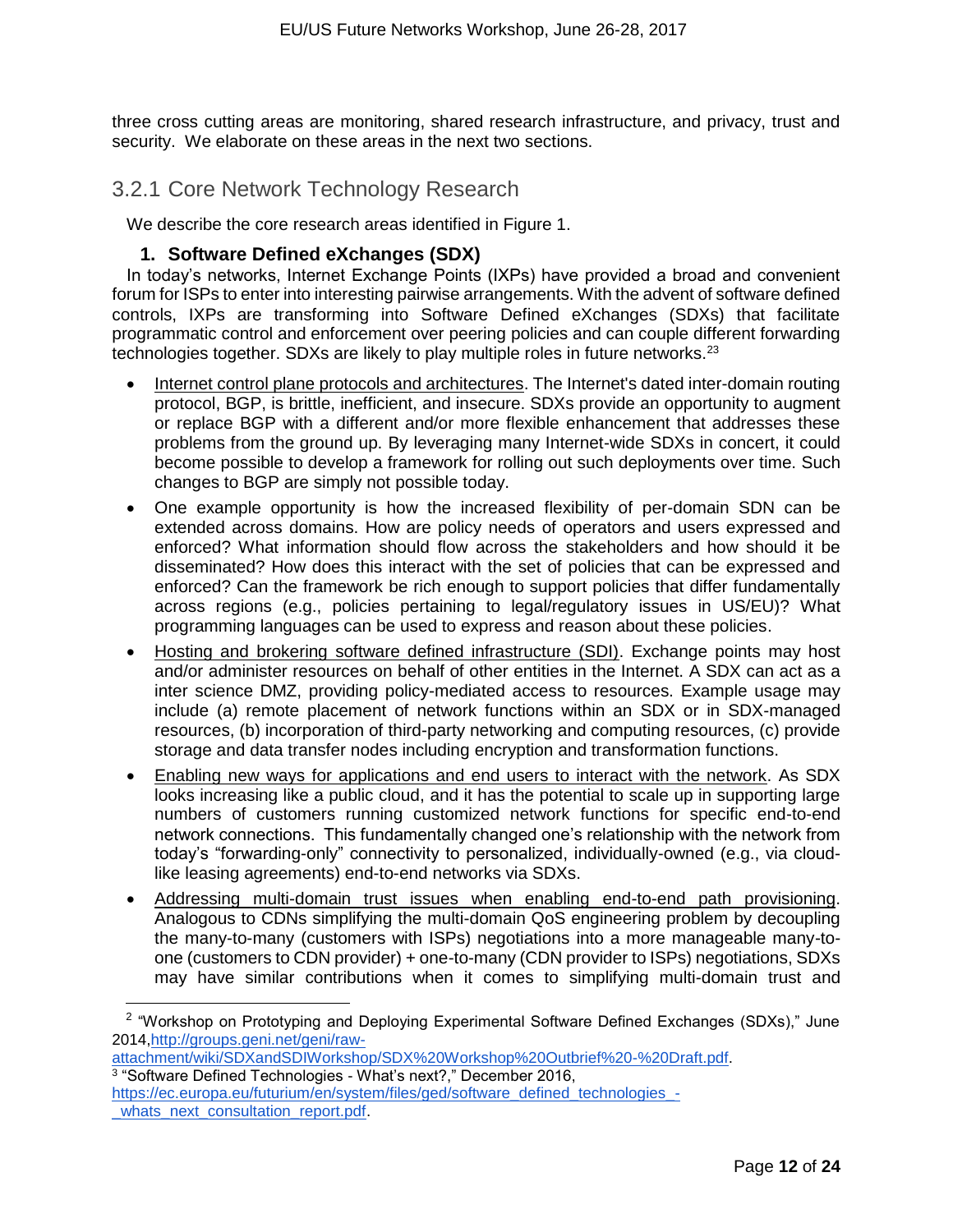negotiations to achieve end-to-end path provisioning with deterministic properties.

Since these solutions must be applied Internet-wide and business models, laws and policies differ across regions and countries, international collaboration is needed.

#### **2. Network Functions Virtualization (NFV)**

Network Functions Virtualization (NFV) decouples Network Functions (e.g., firewalls, load balancers, IDSes, and caches) from proprietary hardware appliances. Virtualized Network Functions (VNFs) can be combined (chained) in a building block-style fashion to deliver full-scale networking communication services. By leveraging standard IT virtualization technologies (VMs, containers, virtual switches), NFV promotes the consolidation of NFs onto industry-grade highvolume servers, switches, and storage reducing OPEX/CAPEX and improving manageability. Besides cost reduction, NFV allows for dynamic, elastic provisioning which can lead to the rapid instantiation of agile services and matching workloads via VNF instance scale out/in or up/down.

However, important research problems remain in order to realize the full potential of NFV and enable new services, such as the next generation network services described above.

- Research topics include (but are not limited to) VNF placement, VNF scaling and load balancing among multiple VNF instances, efficient and seamless VNF state migration, dynamic service function chaining, VNF-specific issues (e.g., security/privacy issues, performance, and portability of specific VNFs), distributed management of VNFs, complete management solutions for NFV/SDN, and research on important use cases such as deploying VNFs to support 5G and IoT. The key objectives of this research direction are to increase scalability, fault tolerance, and performance (latency) of network functions and service function chains (traffic engineered SFC), and enable NFV to support novel use cases (e.g. for immersive AR/VR applications). These challenges are inherently Internetwide since they must consider geo-diversity and regulatory and legal properties of both the cloud and network infrastructure.
- Interfacing and interoperability are key requirements for chaining functions from different vendors/operators into a single service. The use of open and standardized descriptors for resources, functions and services is crucial, but existing models (e.g., TOSCA, NETCONF/YANG) were not developed to support NFV-specific requirements. Trust and privacy concerns are also important and vary based on the class of VNF (smart forwarding versus deeper packet inspection). Placement of trusted functions (e.g., caching) in untrusted foreign environments introduces additional challenges.
- To promote research on NFV or employing NFV as an enabling technology towards nextgeneration network services and cloud-based NFV, we need to exploit advances in both the EU and US (e.g., OAI, OpenEPC, vIDS, Clearwater IMS) and make them collectively and readily available to experimenters. Additional synergies may include the promotion (or enrichment) of testbed federations that support research and development in areas related to specific application areas of NFV and SDN (SoftFIRE as an example).
- There are currently different standardization efforts (e.g., IETF SFC WG, ETSI NFV ISG). Collaboration can help US and EU researchers learn about the different use cases for telcos, respectively, in US and EU. It can also help answer questions on the throughput and latency goals for orchestration, state management, scaling to large ISP backbones, and disaggregation of network stacks. We can match US-EU research projects and form academic-industry-network-operators teams. We can also compile a global catalog of NFVs/infrastructure available for research, and share platforms, software, ideas, results, and experience with testbed setup and operation.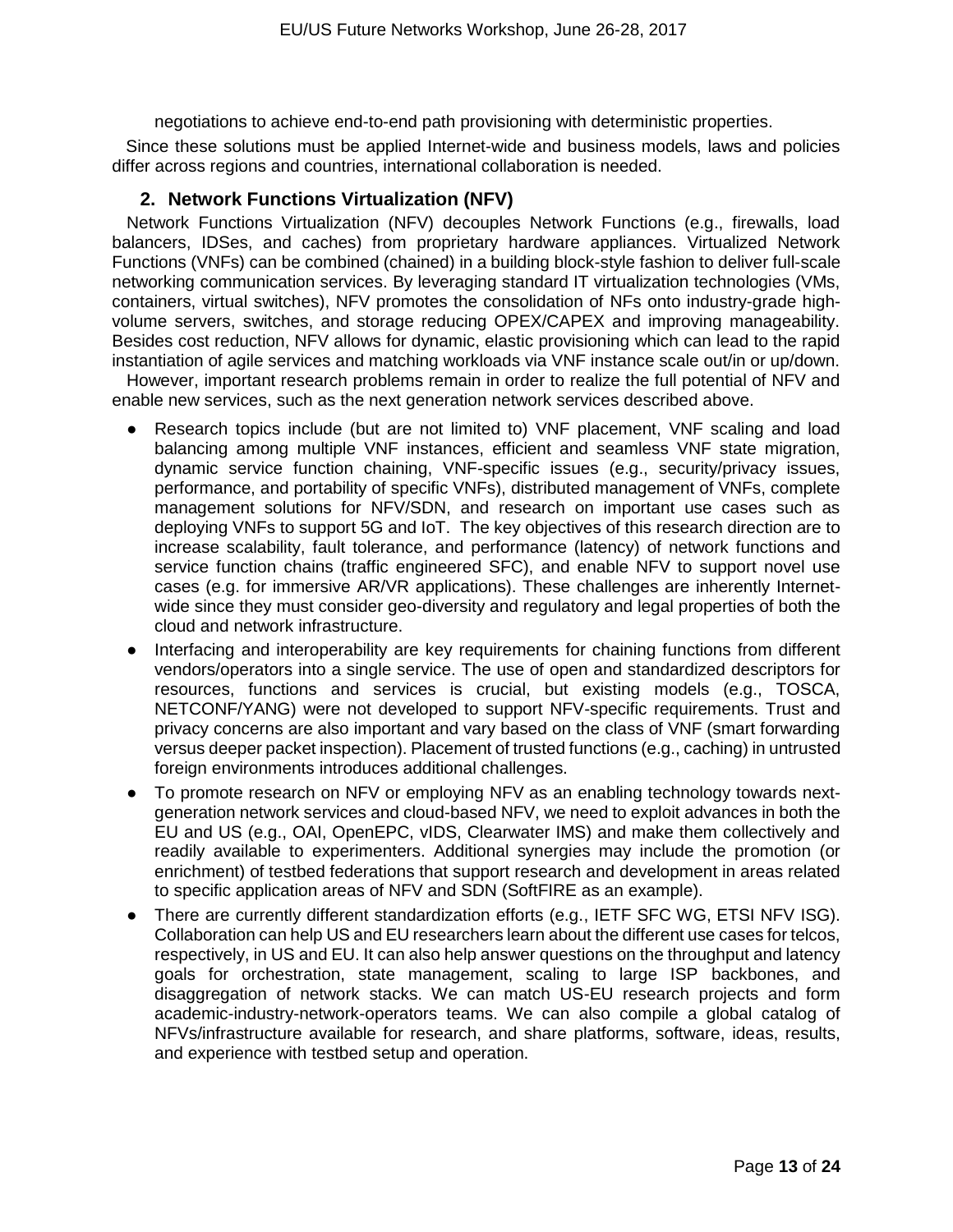#### **3. "Horizontal" Resource Management**

The battle between over-the-top (OTT) providers and network operators is an example where tussles between different stakeholders have been played out, with the OTT providers arguably winning. The current situation we are dealing with is OTT content delivered over the Internet by Service Providers without the involvement of a Network Operator in the control or distribution of the content. Each stakeholder independently optimizes resource utilization and service quality through processes to monitor and predict sufficient system state information needed for autonomic and human decision-making. The desired situation we are targeting is for capabilities providing mechanisms for Service Providers and Network Operators to work together in the management of resources required for control and distribution of content and service delivery. This challenge requires research both horizontally (resource allocation across stakeholders – this section) and a vertically (User-centric interfaces – next section).

A first challenge is that the delivery of different types of content and services requires diverse Internet resources that are owned by a very large set of independent providers, e.g., typically multiple ISPs for communication, and compute and storage resources from content providers, CDNs, and cloud providers, each of which has resources distributed across the Internet. The allocation and customization of these resources is complex, in part because the internal resource allocation decisions of individual providers in unpredictable ways. Since there are no interfaces for coordination, a common strategy for OTT providers is to treat other providers as black boxes and to use measurements to predict their performance. This is an ad hoc solution that does not lead to consistent high quality of experience for users.

However, two recent developments in networking, Network Function Virtualization (NFV) and Software Defined Exchanges (SDX) can be the basis for well-architected and widely deployable platforms to support the above services. NFV allows the dynamic configuration of in-network functionality in a cost-effective manner. SDX, and more generally new network control protocols, provides an opportunity for coordinated traffic management across Internet service providers.

Leveraging these two developments require research in two areas. First, we need to define interfaces that allow the different stake holders to coordinate resource allocation decisions explicitly. Challenges include how offered/requested resources are expressed, how to ensure stability, how providers can ensure that internal policy and business requirements are met, and limiting how much internal information providers have to expose. Second, new algorithms are needed for resource allocation, using the above interfaces and also applying data analytics to optimize performance.

#### **4. User-Centric Interfaces**

Today's interfaces up and down the Internet protocol stack, and interfaces between the applications at the endpoints and the network elements which forward traffic on their behalf, are very narrow. This narrowness stems from the engineering practice of strict layering and the assumption of a dumb network that offers only best effort service. The narrowness of these interfaces has become a hindrance, by forcing important information about the network (e.g., state) to remain hidden, and thereby limiting control. A great deal of research, e.g., into QoE, has gone into widening these interface, and/or into working around the lack of wider interfaces, e.g. through endpoint protocols that integrate measurement and monitoring. This research has however focused on communication resources, not the diverse resources used by today's services and applications. Another concern is that interfaces need not only express policies from endpoints to control the network, but also allow end points to extract information about network properties (at various granularities, e.g., paths, path segments, etc.).

In addition, there are important current trends that necessitate ground-up research into this topic. Software-defined networks (SDN) and exchanges (SDX), and Network Functions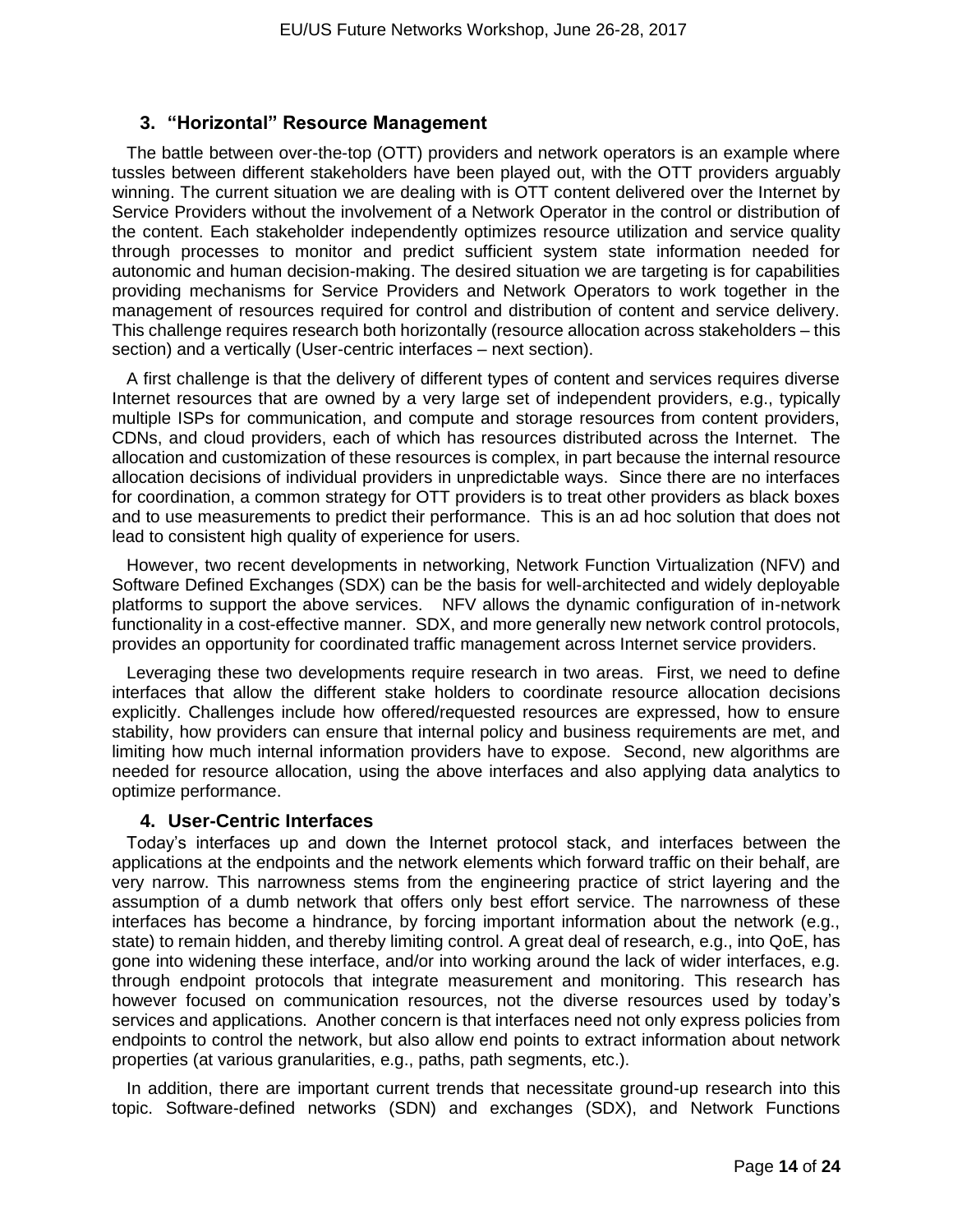Virtualization (NFV) provide a basic enabling technology to exercise more flexible control over networks. Also, endpoint software and end protocols themselves are becoming implicitly more aware of network properties (what they can infer) in steering traffic (e.g., across multiple interfaces, or along multiple paths, similar to MPTCP). Finally, the accelerating drive to encrypt user data as well as protocol headers (e.g. QUIC) will render useless existing methods for transferring and maintaining relevant network information which today are implicit in nature (i.e., they use deep packet inspection).

*Research agenda:* The set of research problems here is rich and includes, but is not limited to:

- representing policies for network treatment of end-to-end flows (e.g. performance and forwarding constraints, etc.) under a set of constraints such as privacy and security;
- finding expressive mechanisms to specify policies, and developing efficient mechanisms for information gathering and policy enforcement; and
- evolving the Internet to widen the interface between applications on endpoints and functions in the network, making the maintenance and transfer of network state explicit.
- improving the quality of state information shared (see monitoring below) between stakeholders to improve the quality of decision making in management processes.

Many of these issues will require standardization (whether through existing SDOs or via an open-source project) because they hinge on incremental changes at endpoints as well as at various points in the Internet core. Furthermore, policies will need to be expressed with globally consistent semantics. In particular, differences in approaches to privacy (i.e., reduction of information radiated about encrypted user traffic by these mechanisms) will be a key point of collaboration and coordination across US and EU. Experimentation with these mechanisms will require global testbeds (i.e., diversity in latency/bandwidth of access networks and in network management policies) to be useful.

#### 3.2.2 Cross-Cutting Research Areas

#### **1. Monitoring**

The Internet is highly distributed infrastructure composed of independently managed networks and services, where no single entity has global control. In this context, monitoring within network and service domains as well as end-to-end is essential for network and service management, network and application performance optimization, diagnosis, and security. The management of services and network resources in such systems is challenging. The distribution and complexity makes it impossible to have accurate and timely global state information needed for multiobjective optimization. As such, centralized control will not provide adequate solutions to service availability and performance guarantees, considering the complexity, the uncertainty and the multi-stakeholder nature of the systems.

Monitoring is a cross-cutting topic as it touches multiple layers of the protocol stack as well as multiple networks and networked services and applications. Different stakeholders access different types of information about content and infrastructure resources that they control or have access to in an attempt to maintain sufficient state about resources. Measurement points are established either directly on resources themselves or derived through indirect techniques such as DPI or active probing of network paths where direct access to information is not available. Monitoring is particularly challenging at the network edge, which is extremely heterogeneous, and where it is hard to obtain monitoring vantage points and instrument devices due to portability, privacy and user incentives.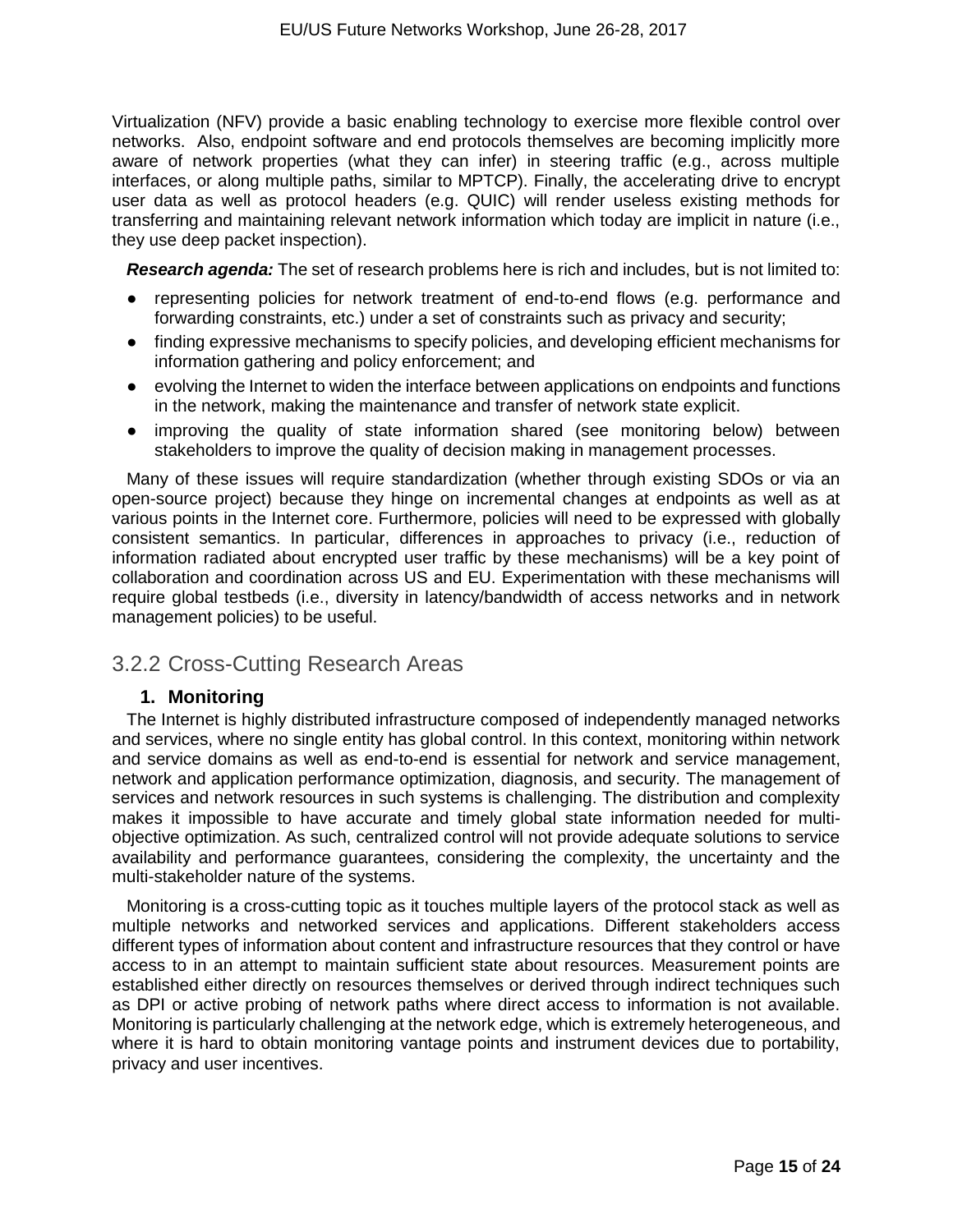The challenges that emerge include:

- How to capture end-to-end properties (not only about services and infrastructure but also about user demands and experience) given that information is scattered across multiple stakeholders?
- How to ensure the dependability (i.e. correctness, consistency, performance) of state shared between stakeholders (often with competing interests)?
- How to increase completeness and availability of state in communication processes related to resources under the control of other stakeholders whilst considering the need to constrain complexity of optimization processes?
- How to define conditions under which the delegation of direct control of resources between stakeholders is acceptable?
- How to create monitoring systems with the right set of incentives so that they are adopted by a large user population?

Business and political realities of different geographical areas shape how the network is deployed as well as the set of Internet access choices and services available to users. As a result, any study on monitoring the current and future Internet's properties will immensely benefit from cross-Atlantic collaboration to cover different areas of the Internet under different commercial, political realities. Topics that can benefit from cross-Atlantic collaboration:

- The development of measurement methods and knowledge management tools that can work across the large set of scenarios that we'll encounter in both sides of the Atlantic.
- Building, deploying, and maintaining measurement infrastructures across the Atlantic. One example of successful international collaboration is the PerfSonar monitoring system for NRENs.
- Given the role of the Internet as a critical infrastructure, policy makers and regulators in Europe and in the United States are asking similar questions of how to regulate the Internet market and whether and how to enforce the network neutrality, which brings the need and opportunity for joint research on defining standard metrics and shared measurement methods for regulating the Internet market.
- Comparative studies of internet properties through acquisition, integration, reconciliation of distributed data sets across regions

#### **2. Shared research infrastructure**

Between US and EU there are already multiple research infrastructure efforts that have been closely interacting and collaborating. These efforts are expected to continue to evolve the research infrastructure in support of the new research agendas. Examples of such infrastructure with current EU-US collaboration include:

- GENI (US) and Fed4FIRE (EU)
- CloudLab (US) with multiple federated EU deployments
- PlanetLab (US) and PlanetLab Europe
- Internet2 (US) and Geant (EU)

The EU SoftFIRE project also takes a federated approach to integrate multiple testbeds to support new research in SDN and NFV. In addition to collaboration in sharing development experiences, having a few stable frameworks/tools/APIs upon which new technologies, features and infrastructure are added is beneficial, so as not to reinvent the wheel when new research testbed needs arise.

There is no need to connect all research infrastructures, but being able to do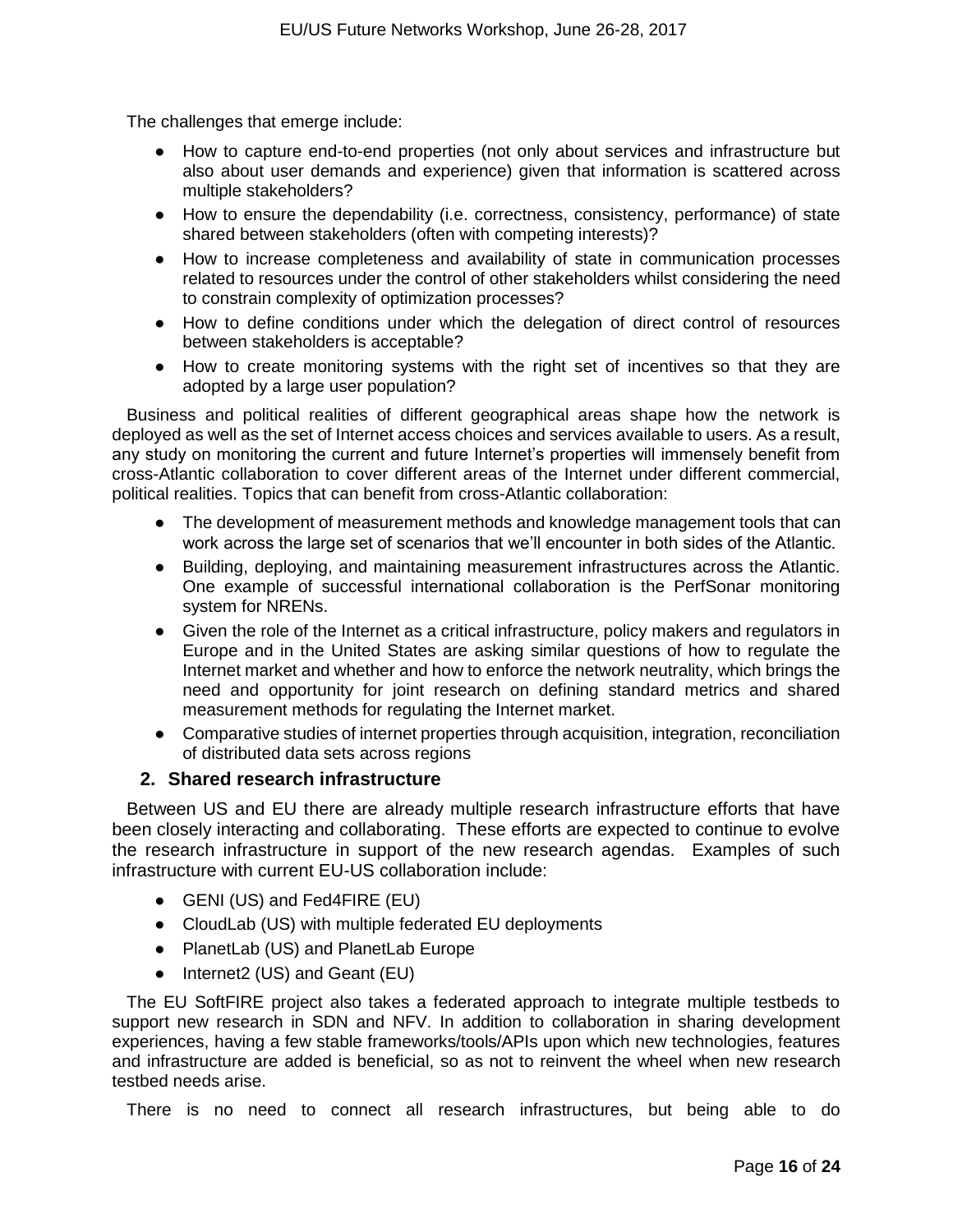experiments/deploy applications on multiple infrastructures (e.g., smart cities) and comparing the experiment data is very beneficial. For other research (e.g., realistic large latency networking, increased scale and interop related), the flexible high bandwidth interconnections are key.

In addition, the need for making available a research facility to support the NGI (and wireless) research is instrumental. This is not only because it should support the discovery process but also as it should provide confidence to the results produced by the community. As such, efforts should be associated towards open data and reproducibility.

#### **3. Privacy, trust, and security**

The committee identified a number of opportunities for joint US-EU research in this area.

*Privacy across borders:* Laws and policies governing Internet security and privacy—ranging from surveillance to data retention—often differ across national borders. This creates many challenges in core networking (e.g., routing), service delivery (e.g., copyright issues), and the use big data. Here are some specific examples:

- New GDPR legislation<sup>4</sup> will enforce the 'Right to be Forgotten' and allow users to request that their data is moved from one organization to another. How can we setup, manage and run Big Data infrastructures that will support applications where users cross national boundaries? What happens when regulation, law and policies change? How can big datasets be interoperable from a privacy point of view, for example, when combining datasets with differing privacy policies. This issue becomes even harder if the inferencing abilities of semantic languages (such as OWL) and machine learning are considered.
- The United States has laws that constrain the surveillance of Internet traffic, including Executive Order 1233 and FISA Section 702. Whether the traffic is collected within the United States or abroad has direct ramifications for the limitations on surveillance<sup>5</sup>. Research by Goldberg *et al.* has demonstrated that today's Internet interdomain routing protocol, BGP, is vulnerable to attacks such as route hijacks, which can cause Internet traffic to detour through different countries. As a result traffic local to the United States might detour through the EU, thus facilitating surveillance that might otherwise have been protected by FISA Section 702<sup>6</sup>. Research is needed in routing protocols that are more robust to such routing hijacks and detours. In addition, mechanisms are needed to provide users with better transparency concerning their traffic's path and privacy.
- The European Union has been drafting copyright laws that threaten to remove safe harbor protections for online service providers (e.g., Google, Facebook) unless they deploy content fingerprinting tools to facilitate automated takedown of copyrighted content<sup>7</sup>. The US Congress is considering similar legislation, for both copyrighted content and for automated detection and takedown of certain forms of speech (e.g., terrorist and hate speech). Since these laws can be misused, the design of networks and systems that protect online speech will become increasingly important in light of these developments. In some countries for example, copyright laws are already being abused to censor political speech<sup>8</sup> or to take down certain content<sup>9</sup>. US and EU researchers have promising initial research in this

 $\overline{a}$ 

<sup>4</sup> <https://www.google.be/search?q=gdpr+legislation>

<sup>5</sup> <http://webpolicy.org/2014/12/03/eo-12333-on-american-soil/>

<sup>6</sup> Unrestrained Bulk Surveillance on Americans by Collecting Network Traffic Abroad. Axel Arnbak and Sharon Goldberg. Michigan Telecommunications and Technology Law Review (MTTLR). Vol 21(2), May 2015.

<sup>7</sup> [https://www.eff.org/deeplinks/2016/10/upload-filtering-mandate-would-shred-european-copyright-safe](https://www.eff.org/deeplinks/2016/10/upload-filtering-mandate-would-shred-european-copyright-safe-harbor)[harbor](https://www.eff.org/deeplinks/2016/10/upload-filtering-mandate-would-shred-european-copyright-safe-harbor)

<sup>8</sup> [https://businesstech.co.za/news/internet/162547/south-africas-3-new-proposed-censorship-laws-you](https://businesstech.co.za/news/internet/162547/south-africas-3-new-proposed-censorship-laws-you-need-to-know-about/)[need-to-know-about/](https://businesstech.co.za/news/internet/162547/south-africas-3-new-proposed-censorship-laws-you-need-to-know-about/)

<sup>9</sup> <https://cdt.org/blog/pressuring-platforms-to-censor-content-is-wrong-approach-to-combatting-terrorism/>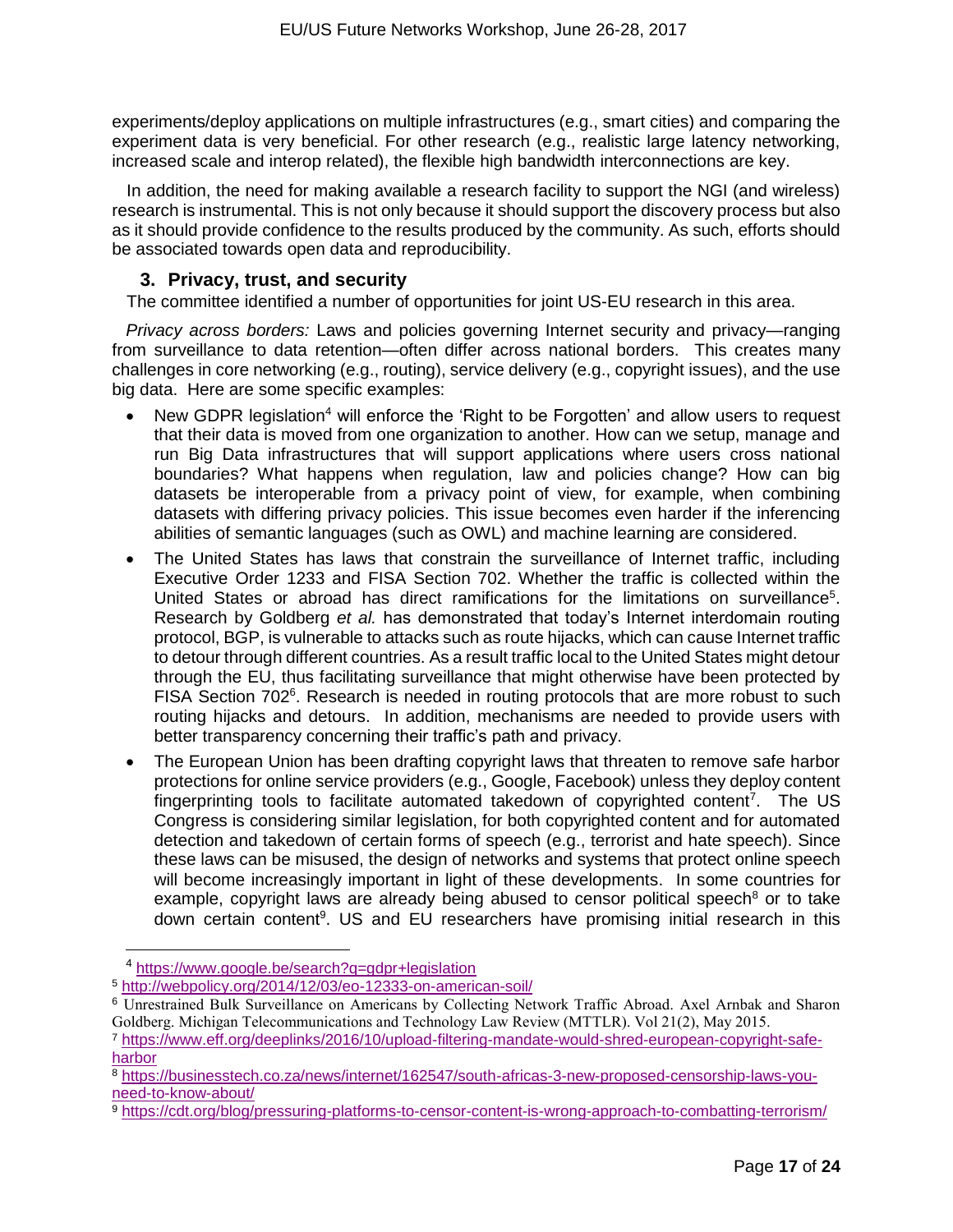$area<sup>1011</sup>$  that they can build on to protect online communication and speech in the presence of shifting legal and policy frameworks,

*Distributed Ledgers* provide a generic technological solution to solving trust issues. We could investigate whether we wish to setup an EU-US blockchain for research, experimentation and innovation. This would provide an experimental space for researchers to setup distributed applications and test along technical (scalability, speed) and non-technical (trust, privacy, usability) dimensions. Distributed Ledgers could also be used to support new ways of sharing research data in a trusted fashion.

*Privacy with NFV.* Privacy concerns are important with NFV and vary based on the class of the VNF (smart forwarding ('same' data fields processing as a router) versus deeper packet inspection). Again, laws and regulations vary across countries, and so do attitudes towards security and privacy. The VNF instances may be placed in different data centers using particular placement and scaling algorithms. Placement of trusted VNFs (e.g., caches) in untrusted environments, e.g., a data center in another country or a public cloud, introduces additional challenges that require novel solutions. See [\[http://www.etsi.org/deliver/etsi\\_gs/NFV-](http://www.etsi.org/deliver/etsi_gs/NFV-SEC/001_099/004/01.01.01_60/gs_NFV-SEC004v010101p.pdf)[SEC/001\\_099/004/01.01.01\\_60/gs\\_NFV-SEC004v010101p.pdf\]](http://www.etsi.org/deliver/etsi_gs/NFV-SEC/001_099/004/01.01.01_60/gs_NFV-SEC004v010101p.pdf) for the ETSI security and privacy specification document.

*Security and Privacy of IoT Devices.* US and EU network infrastructure alike is increasingly under threat from the growing number of insecure Internet-connected special-purpose devices the so-called "Internet of Things". The past year has seen several high-profile attacks spawned from insecure IoT devices, including a large-scale denial of service attack on the Internet's Domain Name System (DNS) infrastructure from the Mirai botnet. The resource-constrained nature of IoT devices introduces difficult challenges to deploying standard security and privacy solutions, as some functions are heavyweight and require significant power to compute or require significant bandwidth and energy to transmit. A potential solution is using the fog or cloud for certain security functions, e.g., filtering or aggregating traffic, or computing digital signatures. However, user privacy can be violated if the fog or cloud will process sensitive user data. Novel solutions are required to deal with the privacy/security issues. Software Defined Networking (SDN) technologies can potentially help network operators and consumers isolate individual devices on the network to ensure appropriate isolation between devices. Given the extensive body of past work on SDN and security in both the US and EU, applying these technologies to new domains such as the Internet of Things (IoT) in home, enterprise, and industrial networks, presents a rich set of research challenges.

#### 3.3 Topics for Future Consideration

We identified a number of topics that are promising candidates for future EU-US research collaboration that we were not able to explore, either because the committee did not have enough people with the right expertise, or because of lack of time. These topics included:

- *Optical networking* to keep up with ever increasing demand for bandwidth
- *Packet processors* to perform network functions at line rate
- *Securing the network infrastructure*

● *Mobile offloading to clouds and edge computing*, a topic that cuts across the edge and core network infrastructures. Solutions must benefit mobile users as they travel, i.e.,

<sup>10</sup> Liu *et al.*, Tor Instead of IP.<https://homes.cs.washington.edu/~tom/pubs/torip.pdf>

<sup>11</sup> Hsiao, Hsu-Chun, et al. "LAP: Lightweight anonymity and privacy." *Security and Privacy (SP), 2012 IEEE Symposium on*. IEEE, 2012.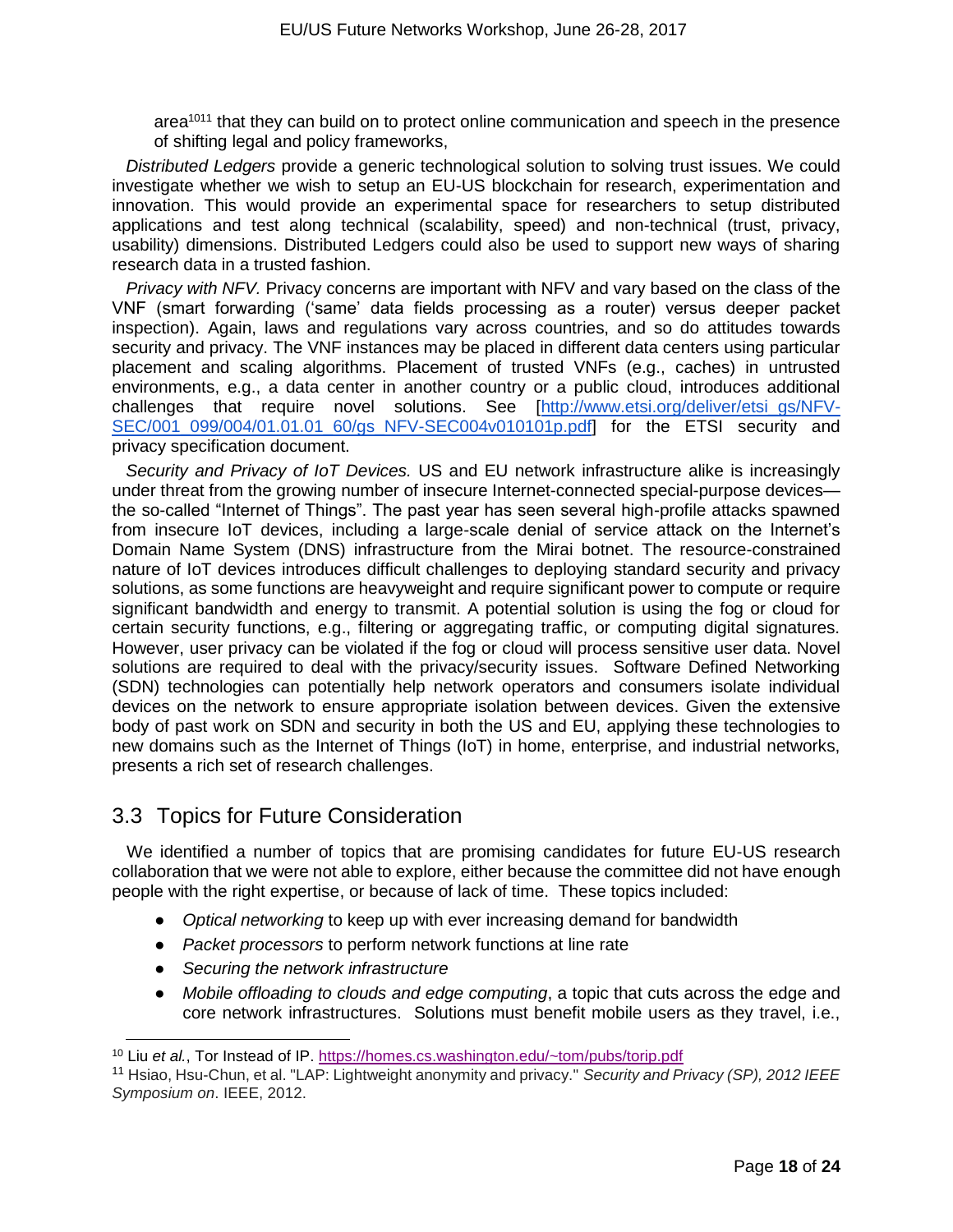solutions adapt to different business and deployment models used in different countries and regions.

- *Managing edge networks*, specifically with an eye towards wireless edge networks that are traditionally unmanaged, e.g., home networks and hotspots. Similarly, solutions are needed that can adapt to different deployment models.
- *The use of SDN and NFV to optimize and customize wireless edge networks*. The NGI track discussed these topics for core networks, but different solutions will be needed for the wireless, where there is much more diversity.

# 4 Ideas for Collaboration

We discussed a number of ideas for collaboration models.

**Learn from successful examples:** It can be useful to look at some examples of successful collaboration between a relatively large number of geographically distributed teams:

The high-performance computing (HPC) community was used as an example of collaboration that we should learn a lot from. Mostly organized in the form of joint proposals, the modalities of collaboration include: joint training, platform sharing, joint platform development and performance prizes.

Within wireless community, existing collaboration on various projects (METIS, mmWave MAGIC, OAI, etc.) was pointed out as one of the success stories despite the fact that funding is quite limited. Most of the joint projects results of individual initiatives and are quite often funded by leveraging existing projects from respective funding agencies. One relatively successful area of collaboration was with student visits and exchanges but even that was quite limited. It was suggested that this modality of collaboration should be expanded to include co-supervision of masters and PhD students and even possibilities of double affiliation.

The success of existing joint platforms like 5TONIC and PlanetLab was used to illustrate the benefits of funded joint projects and platforms. Another example is the cross-Atlantic collaboration between FIRE and GENI, which is starting for possible future collaborative NGI projects outlined in the previous section.

**Shared software and hardware platforms:** More formalized sharing mechanisms for both software and hardware platforms can benefit the research community in many ways. First, it helps with avoiding duplication of work and support platform harmonization, but it typically requires financial support and considerable engineering. However, the fact that particular project/platform can get access to complementary expertise and experts on the other side of the ocean can be extremely beneficial, and can ultimately reduce cost.

An important concern is related to the availability of Open software tools (control/management/service), Open hardware (function programmable) and Common APIs. The workshop discussed means to organize a community effort that can produce the above. Examples of other environments were given such as ONF. For wireless, the case of OpenAirInterface was presented and discussed. This activity was identified as a core challenge for the partnership. For the NGI area, shared APIs for NFV platform as important example.

A number of platform sharing issues were raised during the presentations. The need for access rules harmonization including addressing fees and quotas was also mentioned. This extends to sharing of user groups and should be pushed beyond typical academic organizations to include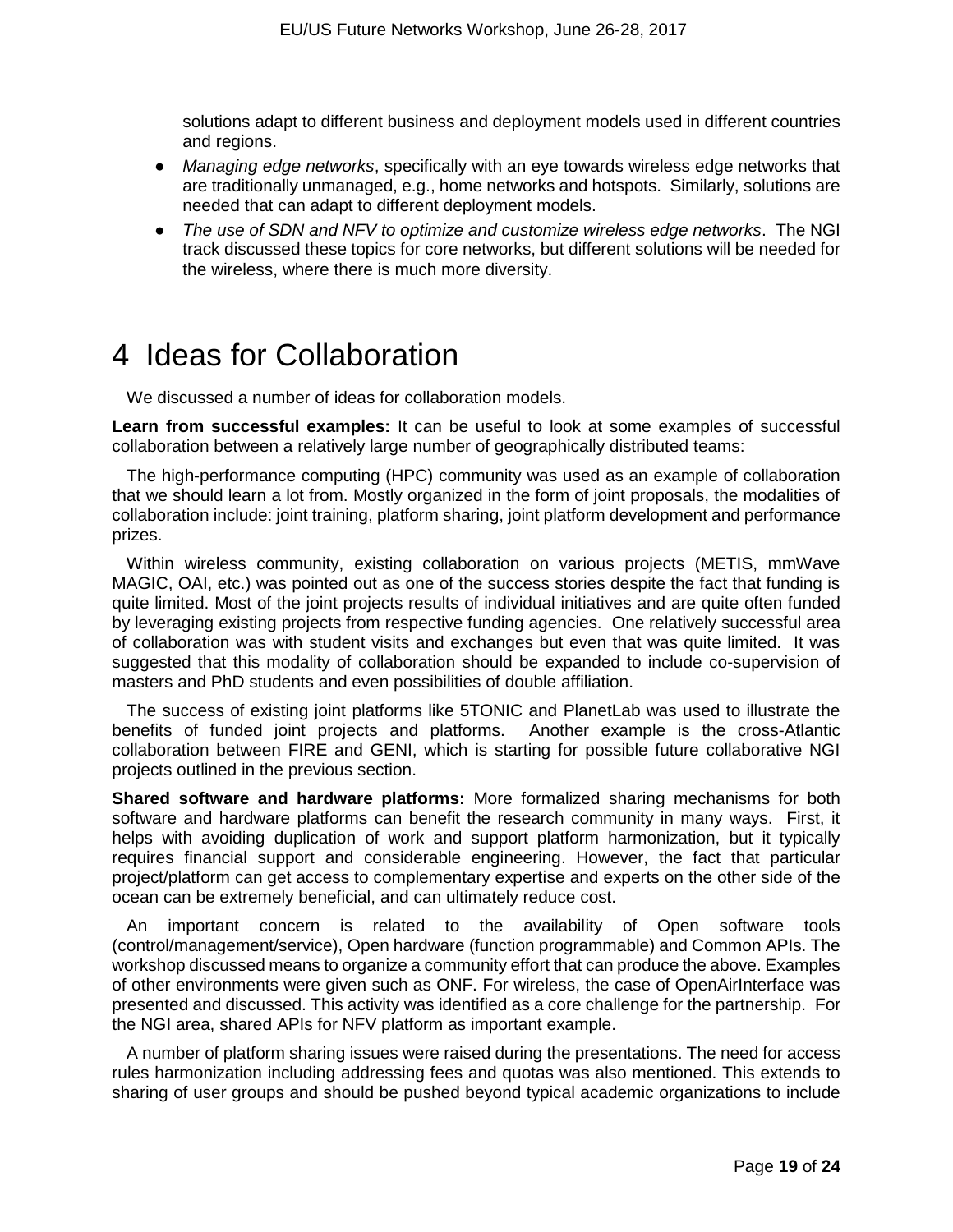corporations, SMEs and verticals. The discussion also touched base on various other issues related to operation, access and monetization. They are related to hosting equipment, hosting services and hosting people.

Besides hardware, software, and APIs, several other opportunities for sharing were discussed. One low hanging "fruit" for both wireless and NGI is data; network logs, measurement data, as long as IPR issues can be resolved. Another example is shared ontologies, e.g., to represent a wide variety of testbed and platform resources, sensor information, etc.

**Other sharing considerations:** A number of other topics affecting collaboration were discussed:

- The need for highly focused workshops supporting brainstorming and in-depth discussions on technical subjects was also mentioned as one of the important collaboration opportunities.
- While travel cost was pointed out as main impediment for successful collaboration across the Atlantic, number of other impediments were also mentioned including time zone differences and lack of IPR agreements.
- The point related to access models was illustrated by several practices such as Open Calls (funded), Open access (non-funded), free but limited access to testbed resources (best effort support), Premium access (paid access, guaranteed access to testbed resources, guaranteed support).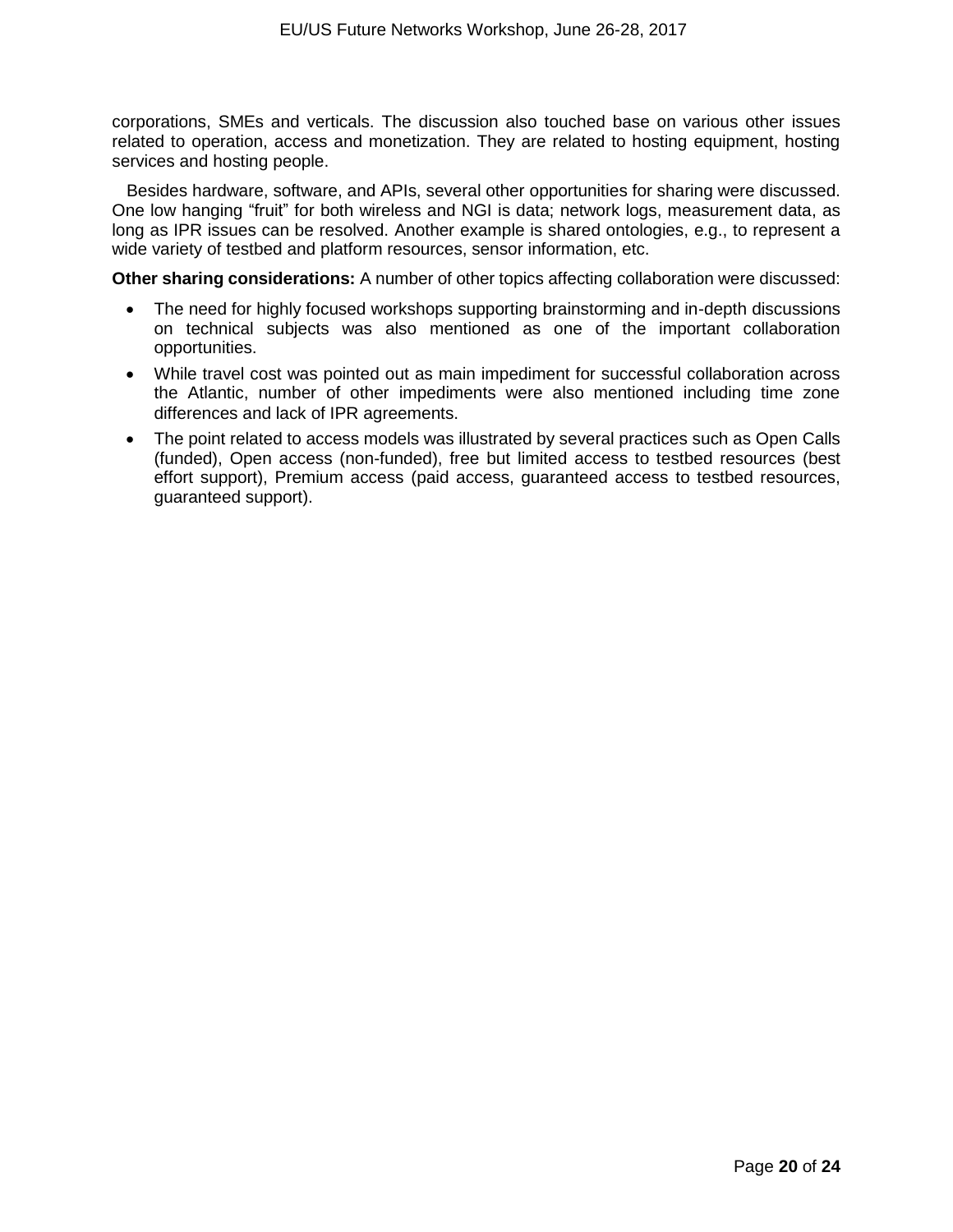# 5 Conclusions and Recommendations

This section presents the workshop's conclusions and recommendations.

### 5.1 Software tools, frameworks and platforms

The importance for the community to jointly develop and promote software tools to be part of the platforms as critical was identified. It was mentioned that an **Open source approach** should be adopted for some of the platform components. This could benefit from contributions of existing communities (including both open source and licensed; Spectrum Access Framework). It will certainly require a concerted action towards sharing tool sets. A gap analysis should be carried out for that purpose. In addition, we need to establish the **formal process** to enable this (the example of ONF was mentioned). One contribution could be to mobilize the verticals (domain specific open source) as stakeholders or resource providers.

Overall the **Open Data** (ODMP), reproducibility and interoperability features should be considered at a very early stage of the design.

The roles of platforms need to be clearly identified and they should assist new discoveries in the field of wireless/NGI at large. Their characteristics should be aligned with the challenging research questions in the field as raised by the various relevant communities (from the physical layer in wireless domain to the system design for both wireless and NGI domains). In addition, these platforms are meant to serve a broad set of actors: platform developers/providers, wireless/network researchers, application developers, end-users, etc. Technology-driven testbeds should offer state-of-the-art platforms (generally with a lower maturity level), while application-driven testbeds will include more well-proven technologies (often based on commercially available equipment) with a higher maturity levels. However, each role should be clearly identified and separated as platforms should be designed and operated to serve the needs of the research communities (from academia to industry). Different types of components will be necessary to deploy the platforms: the basic devices and elements of the infrastructure, the software piece that will enable control, programmability and access to the platform, the GUI and the back-end functionalities such as the open data dimension. These platforms should not be isolated as to attract a large set of applications and users. They might materialize through one or several platforms, as well as different level of platforms. However, what is important is to identify their commonalities that justify this global approach.

A joint initiative in this domain might cover various objectives. The following common work items were identified:

- Co-development of platforms
- Co-deployment of platforms

It has been stressed that the initiative should develop in various steps and time-scales according to the engagement of the community, maturity of concepts and availability of funding.

While the main objective is collaborative work on advanced platforms, it will not be possible to have parallel development of new infrastructure and/or large-scale co-deployment of new equipment in the short-term. Thus, the activity should focus on addressing common scientific challenges as well as on aligning effort on main methodologies and tools. Another option is to view this first step as a co-funding opportunity and to add (collaboration) funding to existing projects (platforms) and develop more synergy between the teams working on similar topics by supplementing existing research projects/grants and encourage collaborative experimentation on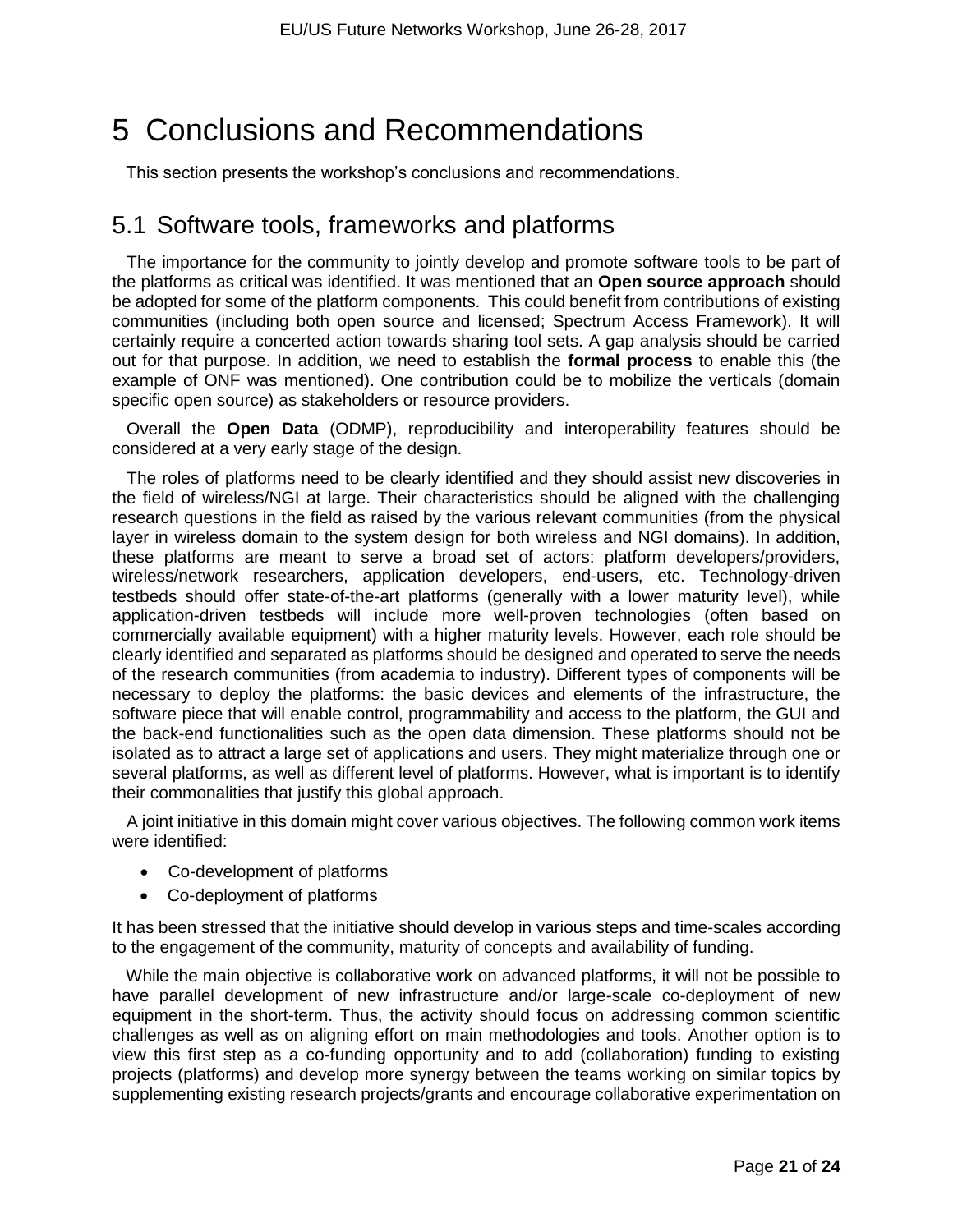the newly created advanced wireless platforms on both sides of the Atlantic. This should be similar to existing collaboration models that leverage existing projects like: Japan-US Network Opportunity (JUNO), Wireless Innovation between Finland and US (WiFiUS), as well as the Korea/EU, Japan/EU, Brazil/EU joint calls to name some.

### 5.2 Practical collaboration modalities

Common knowledge: It is mostly targeting the integration of the community, exchange of students and researchers, share of experiences and best practices, organizing common events.

- Explore joint research on the common work items identified above, from new physical and massive wireless to agile management.
- Identify target platforms to support the discovery
- Support both emulation and real world usability with a mix of emerging technologies and current state-of-the-art and avoid vertical stack silo only architectures by using open cloud-native and programmable platforms.

#### Common tools:

The objective is to identify some common development to avoid duplication of efforts and broaden the usefulness.

• Connect with other testbeds and open source communities, compute grid, identity management systems and data analytics platforms.

#### Common platforms:

This part is more ambitious and requires a more important support but should be targeted in the future. Its ambition is to join efforts to build the platform (and operate).

• Jointly develop platforms for experimentation with fully integrated 5G/NGI ecosystems covering topics from basic research to start-up launching.

#### Common usage/research:

The ultimate goal is to attract a large set of users from various organizations. Joint and interdisciplinary research/experiments:

- Develop and carry out cross Atlantic end-to-end technology trials that will use commonly developed platforms
- Focus on security and privacy, resilience, low latency of SDN/NFV architectures
- Initiate work on next generation of testbeds (e.g. bridging the gap between SDR and SDN research, QoE optimization for lrtge scale services, etc.)

### 5.3 Cooperation translated into timescales

As mentioned, this joint action should develop over time with a complementary set of objectives. They are illustrated below.

**Short term:** Driven mainly by underlying administrative complexities, the short term cooperation recommendations are based on supplemental funding for existing projects and include:

• Expand existing programs for exchanges of students (potentially expanding them to include joint mentoring). The expansion should also include support for exchange of design engineers and testbed operators as well as introduction of support for multi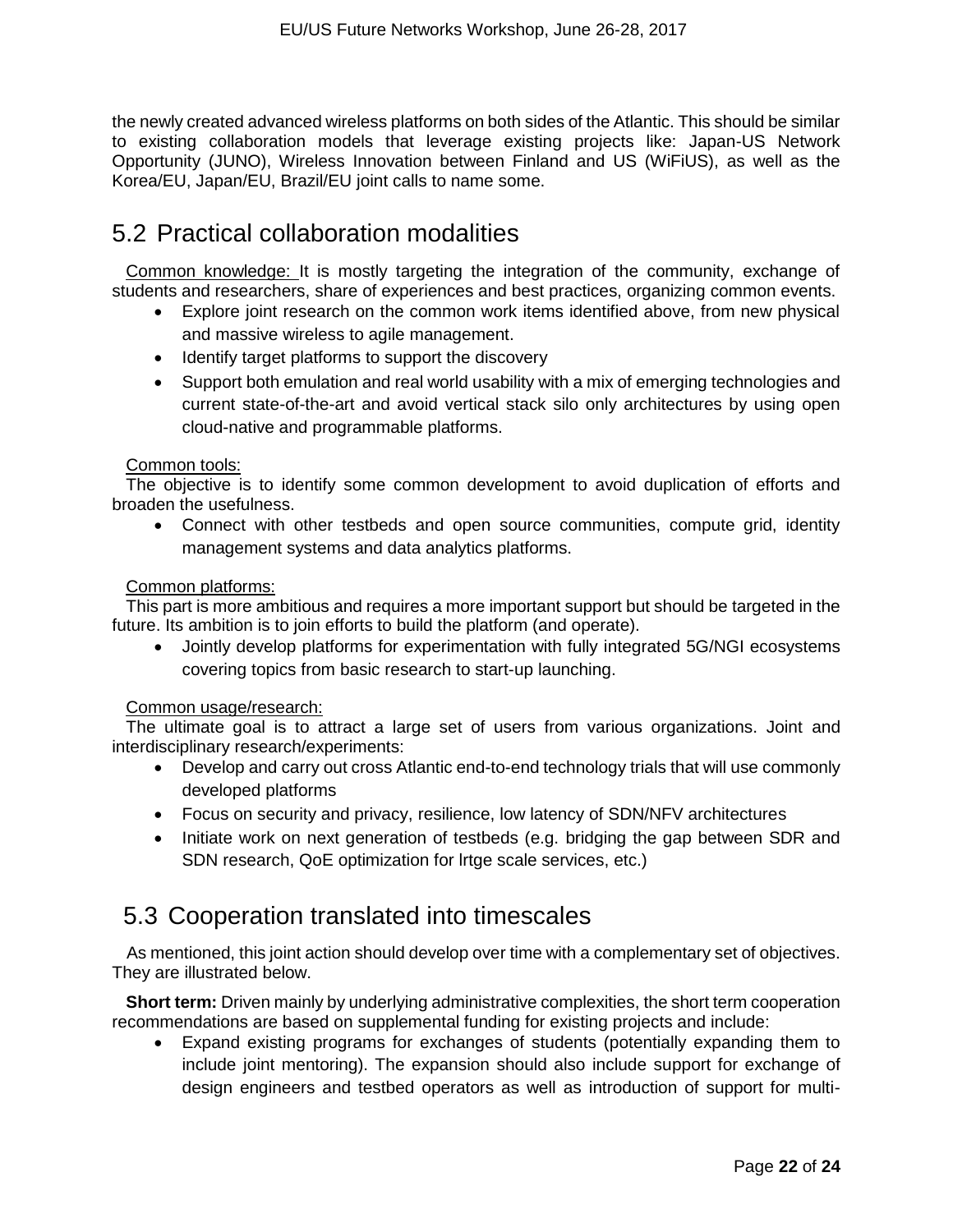timescale faculty engagements in order to better support sharing of research (e.g. support for short and medium term project-related sabbaticals)

• Build on the existing FIRE-GENI collaboration to developed shared experimental NFV platforms, for example by leveraging existing hardware and software infrastructures (GENI, FIRA, OpenCloud). The agenda should include the development of shared APIs that will facilitate remote access and sharing of NFV code, and of shared ontologies to achieve interoperability and information sharing. These efforts will be an enabler for both shorter and longer term research. For example, this platform development can be driven by joint research projects, possible as collaborations between existing US and EU project, on geographic placement of various compute tasks (ranging from network functions to cloud computing services), experimentation with evolutionary clean slate and evolutionary network architectures, harmonization of wireless control frameworks, etc.

**Medium term:** Joint research proposals but with independent funding on each side

- Collaborate on the develop IXP and SDX research platforms based on shared interfaces and management software. Again this infrastructure could leverage existing nework testbed infrastructure. These efforts could be driven by research in new Internet control protocols and path-aware networking, which involves in horizontal and vertical network interfaces, tools for network monitoring, and privacy and trust issues raised by cross-Atlantic, or more general, cross-country communication. Joint projects (lightweight management), specific targets
- Common platforms environments (mmWave)/tools development
- Research projects on the four NGI core network technology research topics: SDX, NFV, "Horizontal" resource management, and User-centric interfaces, and the three crosscutting topics: Research infrastructure (see also short term), Monitoring and measurement and privacy, trust and security.
- These research projects can then leverage the common platforms.

**Long term:** Joint proposals with common funding (like CERN)

- The above NGI testbed infrastructures would provide the basis for joint research for other research topics such as QoE optimization for large scale services.
- Initiatives like PAWR whether a single testbed jointly developed and deployed or two identical testbeds deployed on each side
- Commonly funded research projects on the four NGI core network technology research topics and the three cross-cutting topics.